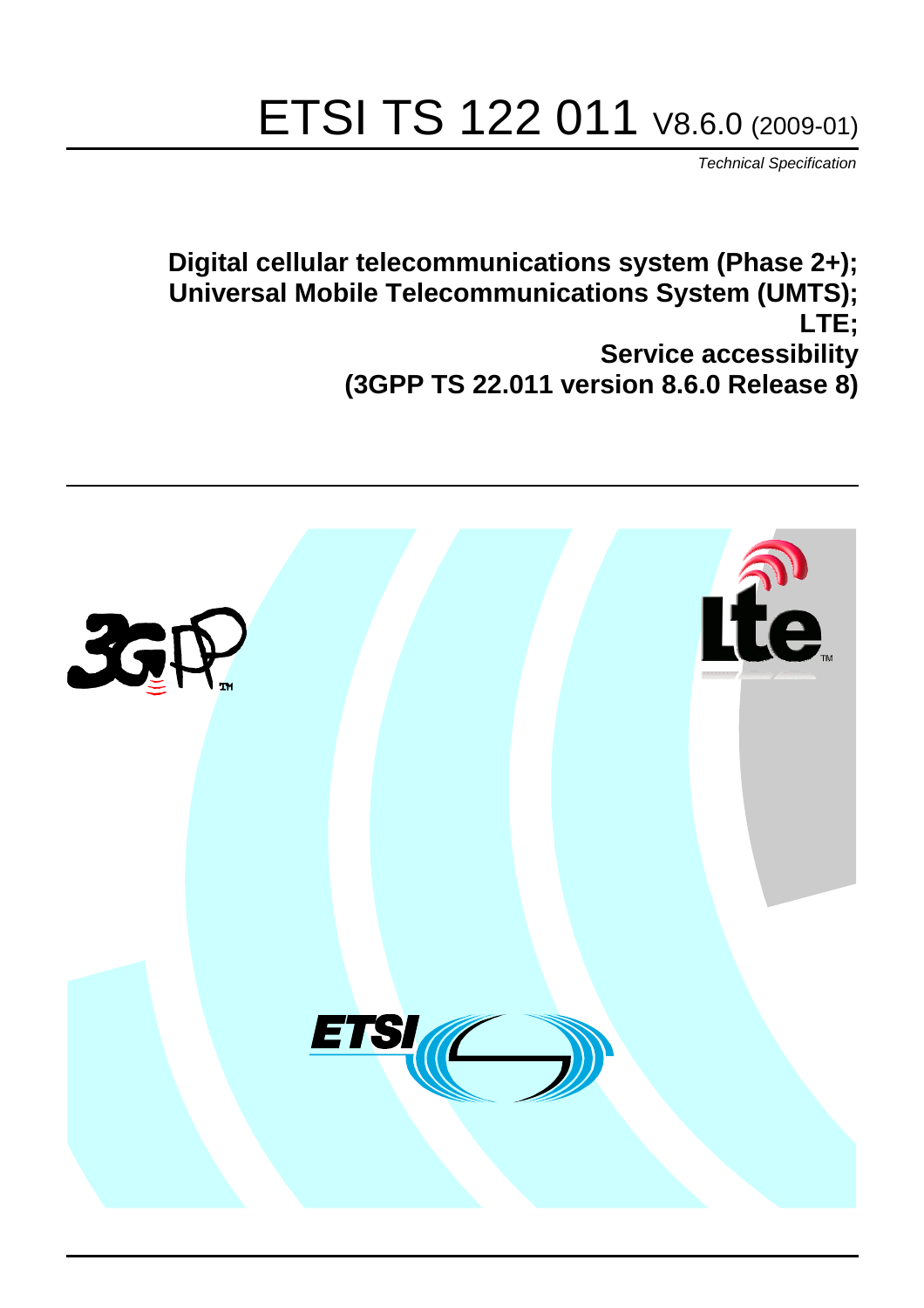Reference RTS/TSGS-0122011v860

Keywords

GSM, LTE, UMTS

#### *ETSI*

#### 650 Route des Lucioles F-06921 Sophia Antipolis Cedex - FRANCE

Tel.: +33 4 92 94 42 00 Fax: +33 4 93 65 47 16

Siret N° 348 623 562 00017 - NAF 742 C Association à but non lucratif enregistrée à la Sous-Préfecture de Grasse (06) N° 7803/88

#### *Important notice*

Individual copies of the present document can be downloaded from: [http://www.etsi.org](http://www.etsi.org/)

The present document may be made available in more than one electronic version or in print. In any case of existing or perceived difference in contents between such versions, the reference version is the Portable Document Format (PDF). In case of dispute, the reference shall be the printing on ETSI printers of the PDF version kept on a specific network drive within ETSI Secretariat.

Users of the present document should be aware that the document may be subject to revision or change of status. Information on the current status of this and other ETSI documents is available at <http://portal.etsi.org/tb/status/status.asp>

If you find errors in the present document, please send your comment to one of the following services: [http://portal.etsi.org/chaircor/ETSI\\_support.asp](http://portal.etsi.org/chaircor/ETSI_support.asp)

#### *Copyright Notification*

No part may be reproduced except as authorized by written permission. The copyright and the foregoing restriction extend to reproduction in all media.

> © European Telecommunications Standards Institute 2009. All rights reserved.

**DECT**TM, **PLUGTESTS**TM, **UMTS**TM, **TIPHON**TM, the TIPHON logo and the ETSI logo are Trade Marks of ETSI registered for the benefit of its Members.

**3GPP**TM is a Trade Mark of ETSI registered for the benefit of its Members and of the 3GPP Organizational Partners. **LTE**™ is a Trade Mark of ETSI currently being registered

for the benefit of its Members and of the 3GPP Organizational Partners.

**GSM**® and the GSM logo are Trade Marks registered and owned by the GSM Association.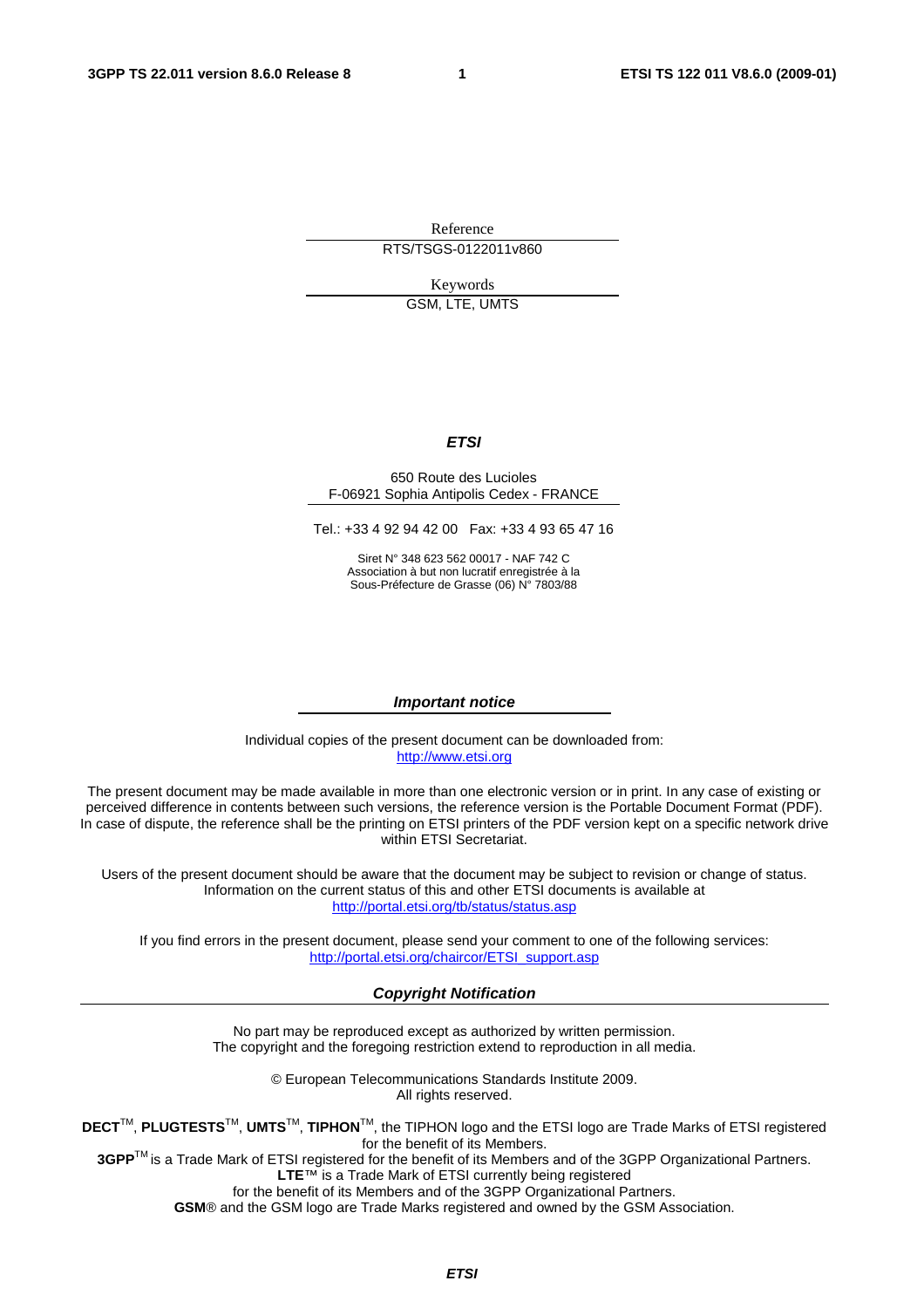# Intellectual Property Rights

IPRs essential or potentially essential to the present document may have been declared to ETSI. The information pertaining to these essential IPRs, if any, is publicly available for **ETSI members and non-members**, and can be found in ETSI SR 000 314: *"Intellectual Property Rights (IPRs); Essential, or potentially Essential, IPRs notified to ETSI in respect of ETSI standards"*, which is available from the ETSI Secretariat. Latest updates are available on the ETSI Web server ([http://webapp.etsi.org/IPR/home.asp\)](http://webapp.etsi.org/IPR/home.asp).

Pursuant to the ETSI IPR Policy, no investigation, including IPR searches, has been carried out by ETSI. No guarantee can be given as to the existence of other IPRs not referenced in ETSI SR 000 314 (or the updates on the ETSI Web server) which are, or may be, or may become, essential to the present document.

# Foreword

This Technical Specification (TS) has been produced by ETSI 3rd Generation Partnership Project (3GPP).

The present document may refer to technical specifications or reports using their 3GPP identities, UMTS identities or GSM identities. These should be interpreted as being references to the corresponding ETSI deliverables.

The cross reference between GSM, UMTS, 3GPP and ETSI identities can be found under [http://webapp.etsi.org/key/queryform.asp.](http://webapp.etsi.org/key/queryform.asp)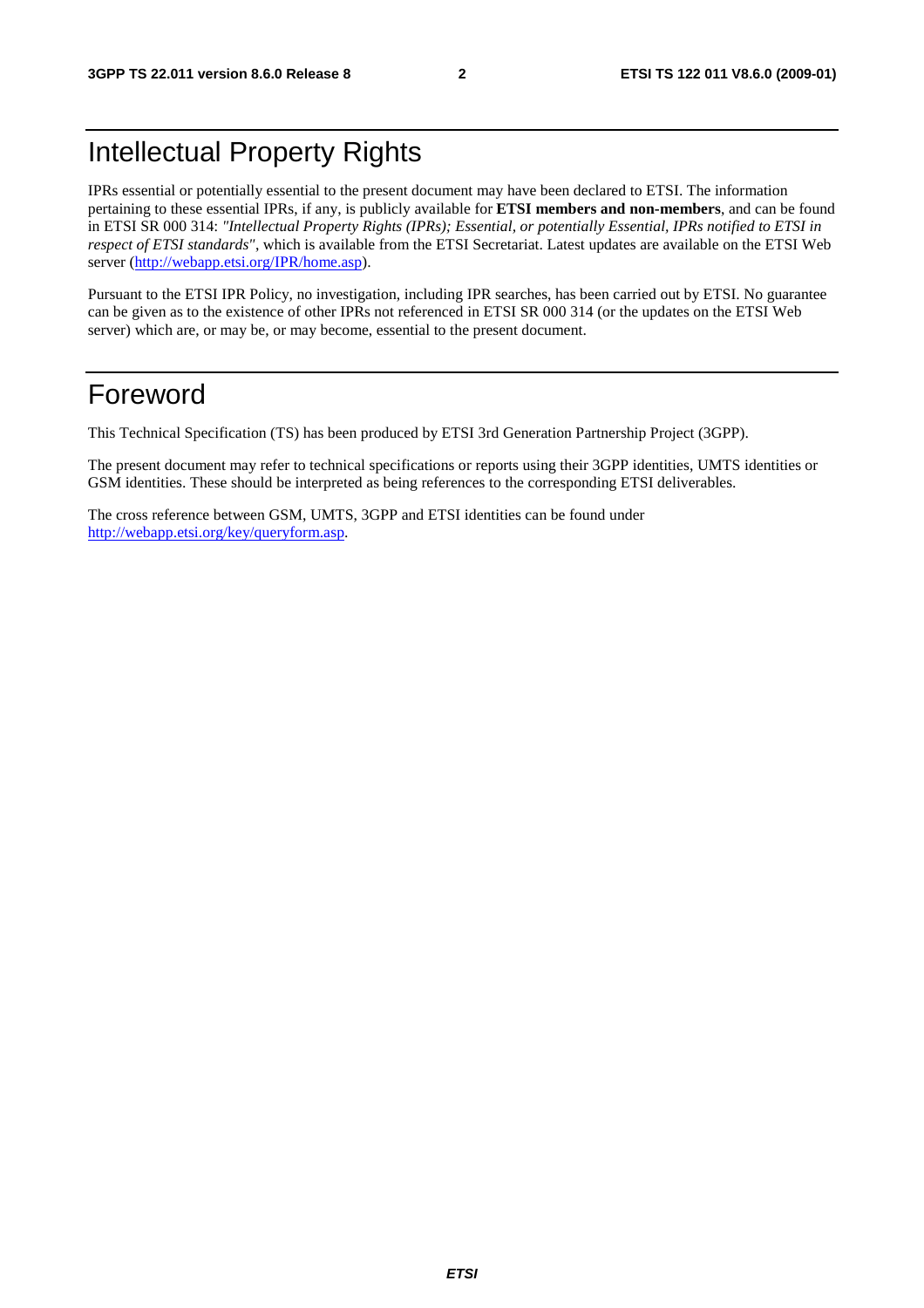$\mathbf{3}$ 

# Contents

| 1                    |                                                                                   |  |
|----------------------|-----------------------------------------------------------------------------------|--|
| 1.1                  |                                                                                   |  |
| 1.2                  |                                                                                   |  |
| $\overline{c}$       |                                                                                   |  |
| 2.1                  |                                                                                   |  |
| 2.2                  |                                                                                   |  |
| 2.3                  |                                                                                   |  |
| 2.4                  |                                                                                   |  |
| 3                    |                                                                                   |  |
| 3.1                  |                                                                                   |  |
| 3.2                  |                                                                                   |  |
| 3.2.1                |                                                                                   |  |
| 3.2.2                |                                                                                   |  |
| 3.2.2.1              |                                                                                   |  |
| 3.2.2.2              |                                                                                   |  |
| 3.2.2.3              |                                                                                   |  |
| 3.2.2.4<br>3.2.2.4.1 | Mobile Station reactions to indications of service restriction from the network13 |  |
| 3.2.2.4.2            |                                                                                   |  |
| 3.2.2.4.3            |                                                                                   |  |
| 3.2.2.5              |                                                                                   |  |
| 3.2.2.6              |                                                                                   |  |
| 3.2.2.7              |                                                                                   |  |
| 3.2.2.8              |                                                                                   |  |
| 3.2.3                |                                                                                   |  |
| 4                    |                                                                                   |  |
| 4.1                  |                                                                                   |  |
| 4.2                  |                                                                                   |  |
| 4.3                  |                                                                                   |  |
| 4.4                  |                                                                                   |  |
| 4.5                  |                                                                                   |  |
| 5 <sup>5</sup>       |                                                                                   |  |
| 5.1                  |                                                                                   |  |
| 5.2                  |                                                                                   |  |
| 5.2.1                |                                                                                   |  |
| 5.2.2                |                                                                                   |  |
| 5.2.3                |                                                                                   |  |
| 5.3                  |                                                                                   |  |
| 5.4<br>5.5           |                                                                                   |  |
|                      |                                                                                   |  |
| 6                    |                                                                                   |  |
| 6.1                  |                                                                                   |  |
| 6.2<br>6.3           |                                                                                   |  |
|                      |                                                                                   |  |
| $\tau$               |                                                                                   |  |
| 7.1                  |                                                                                   |  |
| 7.2                  |                                                                                   |  |
| 8                    |                                                                                   |  |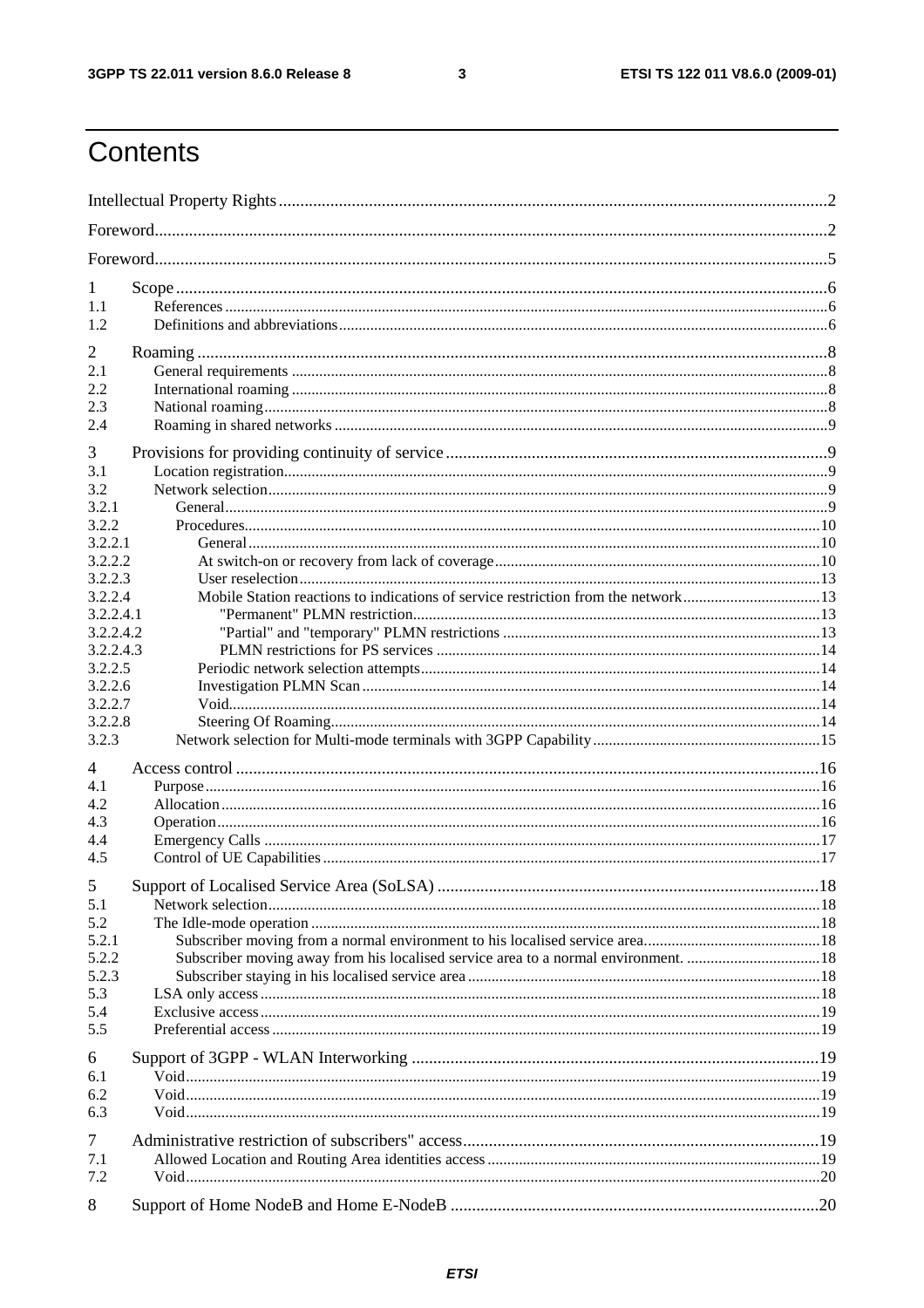#### $\overline{\mathbf{4}}$

| 8.1     |                               |     |
|---------|-------------------------------|-----|
| 8.1.2   |                               |     |
| 8.2     |                               |     |
| 8.2.1   |                               |     |
| 8.2.2   |                               |     |
| 8.2.2.1 |                               |     |
| 8.2.2.2 |                               |     |
| 8.2.4   |                               |     |
| 8.3     |                               |     |
| 8.3.1   |                               |     |
| 8.3.2   |                               |     |
| 8.3.3   |                               |     |
| 8.4     |                               |     |
| 8.4.1   |                               |     |
| 8.4.2   |                               |     |
| 8.5     |                               |     |
| 8.5.0   |                               |     |
| 8.5.1   |                               |     |
|         | <b>Annex A (informative):</b> |     |
|         |                               | .27 |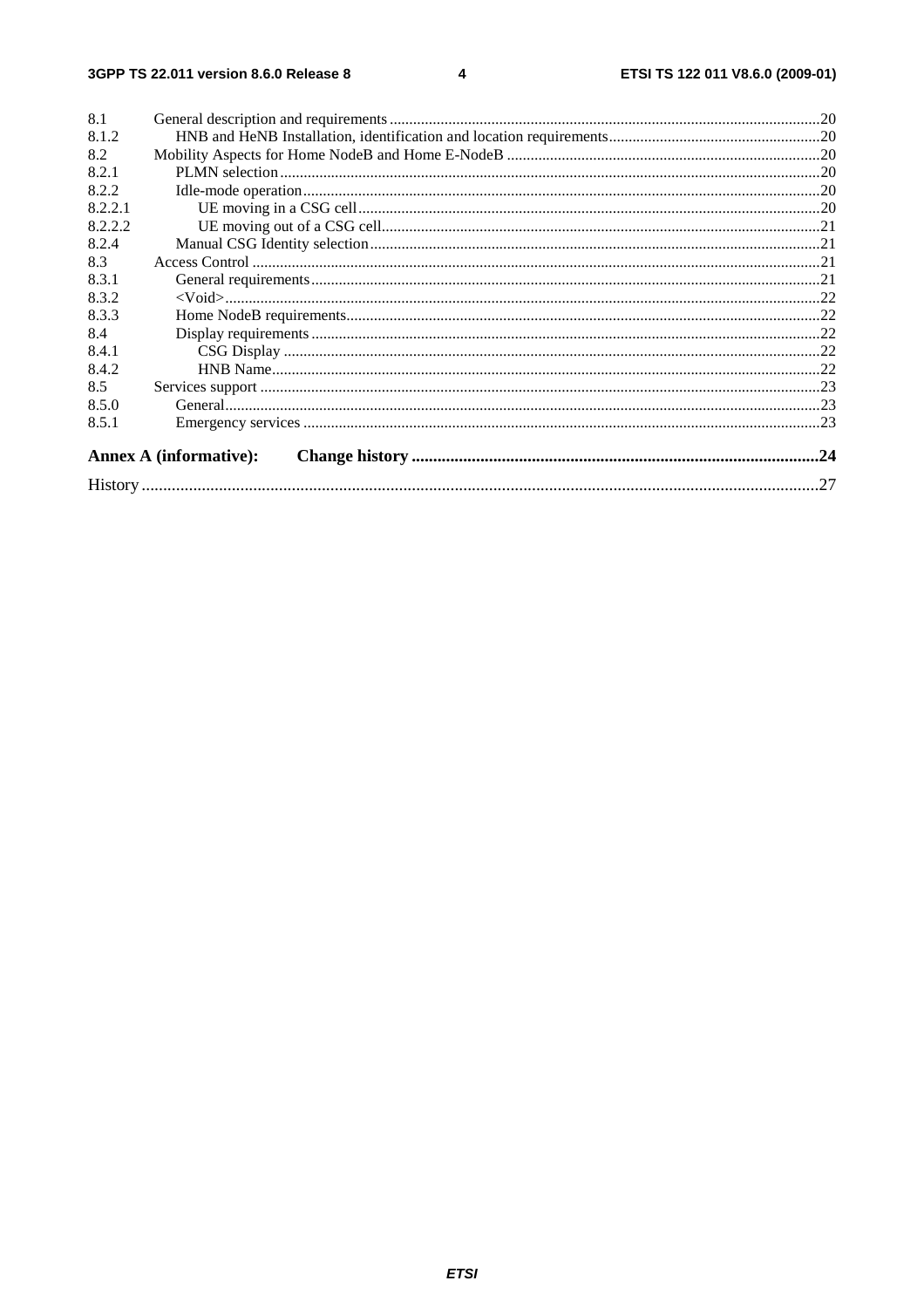# Foreword

This Technical Specification has been produced by the 3GPP.

The contents of the present document are subject to continuing work within the TSG and may change following formal TSG approval. Should the TSG modify the contents of the present document, it will be re-released by the TSG with an identifying change of release date and an increase in version number as follows:

Version x.y.z

where:

- x the first digit:
	- 1 presented to TSG for information;
	- 2 presented to TSG for approval;
	- 3 or greater indicates TSG approved document under change control.
- y the second digit is incremented for all changes of substance, i.e. technical enhancements, corrections, updates, etc.
- z the third digit is incremented when editorial only changes have been incorporated in the document.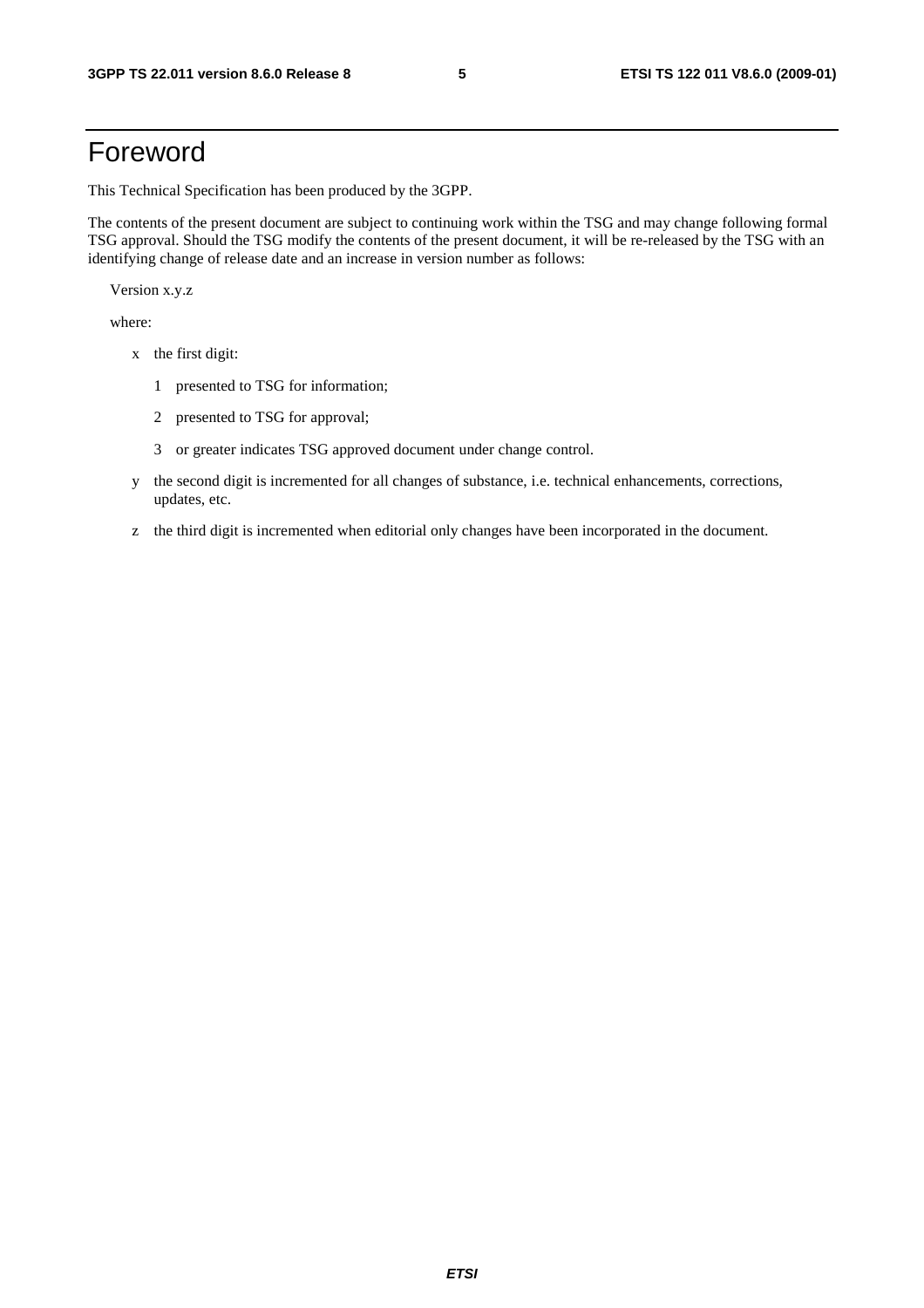# 1 Scope

The purpose of this TS is to describe the service access procedures as presented to the user.

Definitions and procedures are provided in this TS for international roaming, national roaming and regionally provided service. These are mandatory in relation to the technical realization of the Mobile Station (UE).

# 1.1 References

The following documents contain provisions which, through reference in this text, constitute provisions of the present document.

- References are either specific (identified by date of publication, edition number, version number, etc.) or non-specific.
- For a specific reference, subsequent revisions do not apply.
- For a non-specific reference, the latest version applies. In the case of a reference to a 3GPP document (including a GSM document), a non-specific reference implicitly refers to the latest version of that document *in the same Release as the present document*.
- [1] Void
- [2] 3GPP TR 21.905: "Vocabulary for 3GPP Specifications".
- [3] 3GPP TS 23.122: "Non Access Stratum functions related to Mobile Station (MS) in idle mode".
- [4] ITU-T Recommendation Q.1001: "General aspects of Public Land Mobile Networks".
- [5] 3GPP TS 22.043: "Support of Localised Service Area (SoLSA). Stage 1".
- [6] 3GPP TS 22.234: "Requirements on 3GPP system to wireless local area network (WLAN) interworking".
- [7] 3GPP TS 22.101: "Service aspects; Service principles".
- [8] 3GPP TS 22.278: "Service requirements for the Evolved Packet System (EPS)".
- [9] 3GPP TS 36.304: "User Equipment (UE) procedures in idle mode"
- [10] 3GPP TS25.304: "User Equipment (UE) procedures in idle mode and procedures for cell reselection in connected mode".
- [11] 3GPP TS 25.304: "User Equipment (UE) procedures in idle mode and procedures for cell reselection in connected mode'.
- [12] 3GPP TS 36.304: "Evolved Universal Terrestrial Radio Access (E-UTRA); User Equipment (UE) procedures in idle mode".

### 1.2 Definitions and abbreviations

In addition to those below, abbreviations used in this 3GPP TS are listed in 3GPP TR 21.905 [2]. **Closed Subscriber Group (CSG):** 

 A Closed Subscriber Group identifies subscribers of an operator who are permitted to access one or more cells of the PLMN but which have restricted access (CSG cells).

CSG cell:

 A CSG cell, part of the PLMN, broadcasting a specific CSG identity. A CSG cell is accessible by the members of the closed subscriber group for that CSG identity. All the CSG cells sharing the same CSG identity use the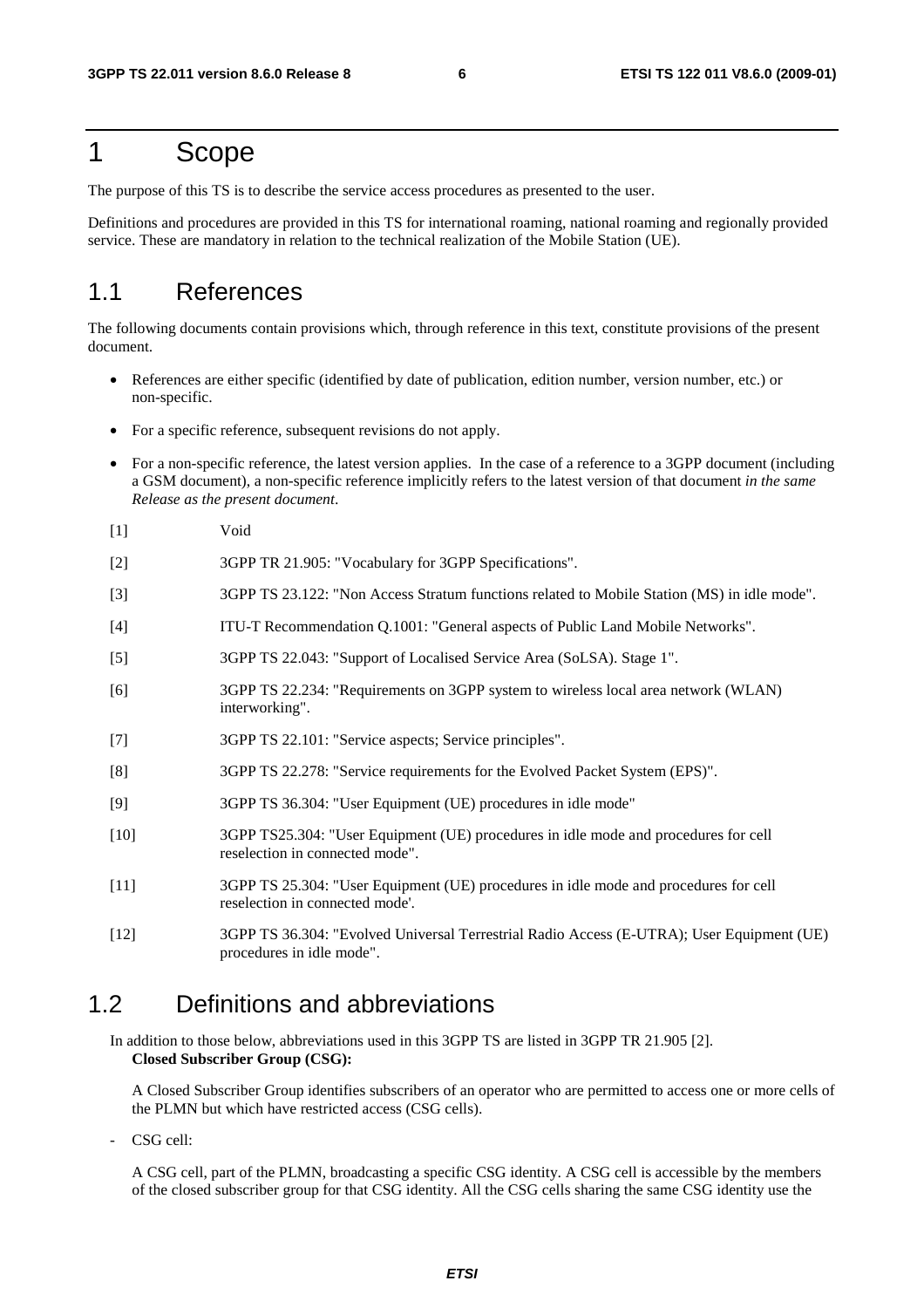same radio access technology. All the E-UTRAN CSG cells sharing the same identity are identifiable as a single group for the purposes of mobility management and charging.

 Subject to operator and registered owner agreement a CSG cell may be reconfigured to be an unrestricted UTRAN or E-UTRAN cell.

#### **CSG identity**

 An identifier broadcast by a CSG cell or cells and used by the UE to facilitate access for authorised members of the associated Closed Subscriber Group.

#### **CSG identities white list**

A list stored in the USIM containing all the CSG identities of the CSGs to which the subscriber belongs.

The CSG concept for E-UTRAN is characterized by the following features:

- CSG cells are part of the PLMN of an operator

- Access to the CSG cells is restricted by default. Only members of the CSG (user group) are allowed to camp on and access the CSG cell. A list of allowed CSG cells/TAs ('white list') is maintained in the UE. Multiple entries for different CSG cells/TAs are possible. A CSG cell is marked as such on the broadcast channel.
- All cells belonging to a given CSG cell group are part of the same Tracking Area.
- The User Group associated with a specific CSG cell can be updated upon request by the registered owner of the CSG cell, under the supervision of the network operator operating the CSG cell. When the User group is updated, the network and UE are informed as soon as possible.

#### **PLMN**

 A Public Land Mobile Network (PLMN) is a network established and operated by an Administration or RPOA for the specific purpose of providing land mobile communication services to the public. It provides communication possibilities for mobile users. For communications between mobile and fixed users, interworking with a fixed network is necessary.

A PLMN may provide service in one, or a combination, of frequency bands.

 As a rule, a PLMN is limited by the borders of a country. Depending on national regulations there may be more than one PLMN per country.

 A relationship exists between each subscriber and his home PLMN (HPLMN). If communications are handled over another PLMN, this PLMN is referred to as the visited PLMN (VPLMN).

#### **PLMN Area**

 The PLMN area is the geographical area in which a PLMN provides communication services according to the specifications to mobile users. In the PLMN area, the mobile user can set up calls to a user of a terminating network. The terminating network may be a fixed network, the same PLMN, another PLMN or other types of PLMN.

Terminating network users can also set up calls to the PLMN.

 The PLMN area is allocated to a PLMN. It is determined by the service and network provider in accordance with any provisions laid down under national law. In general the PLMN area is restricted to one country. It can also be determined differently, depending on the different telecommunication services, or type of UE.

 If there are several PLMNs in one country, their PLMN areas may overlap. In border areas, the PLMN areas of different countries may overlap. Administrations will have to take precautions to ensure that cross border coverage is minimized in adjacent countries unless otherwise agreed.

NOTE 1: ITU-T Recommendation Q.1001 [4] does not contain a definition of the PLMN area.

#### **System Area**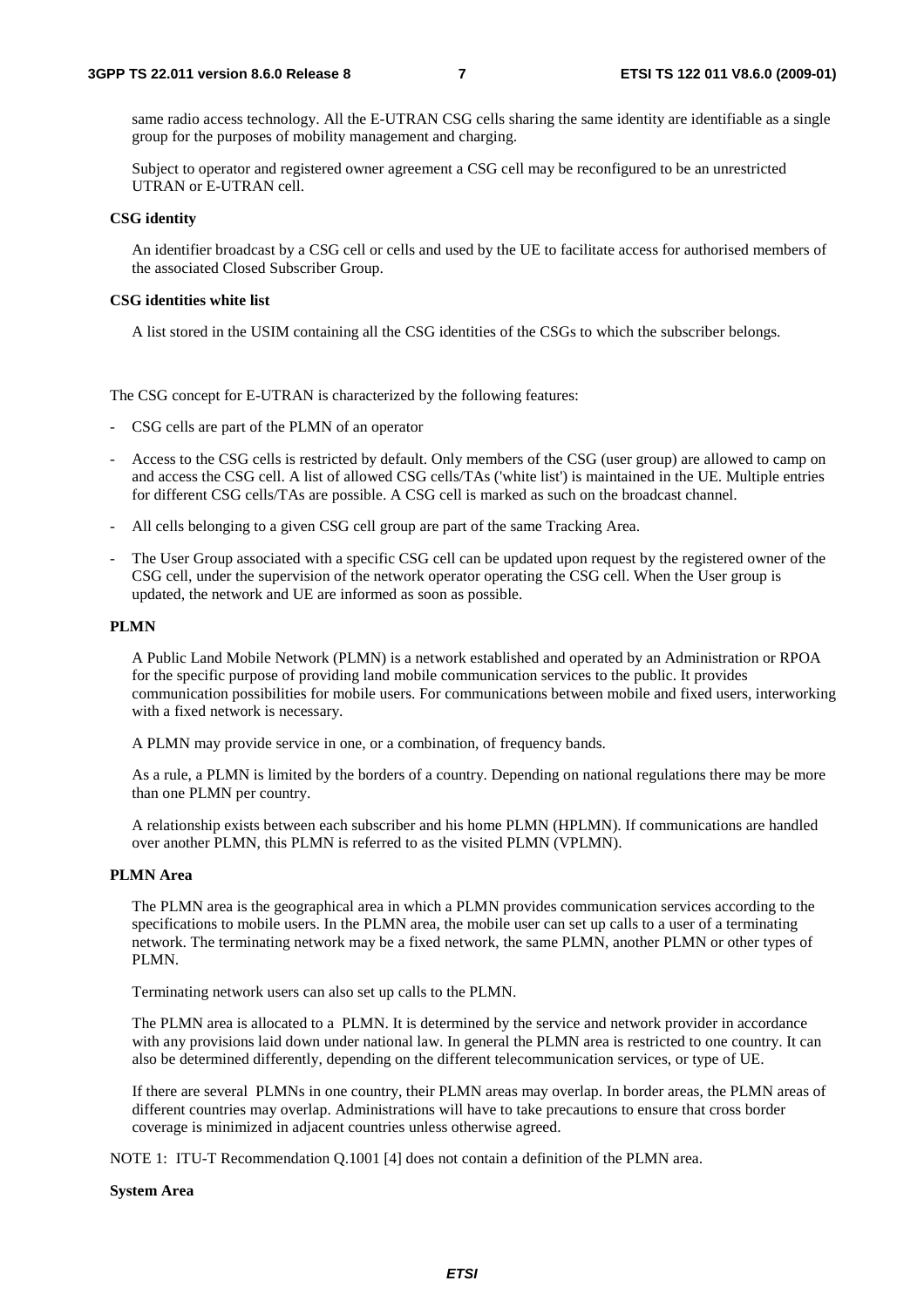The System Area is defined as the group of PLMN areas accessible by UEs.

 Interworking of several PLMNs and interworking between PLMNs and fixed network(s) permit public land mobile communication services at international level.

NOTE 2: The System Area according to [4] Recommendation Q.1001 corresponds to the System Area.

#### **Service Area**

 The Service Area is defined in the same way as the Service Area according to ITU-T Recommendation Q.1001 [4]. In contrast to the PLMN area it is not based on the coverage of a PLMN. Instead it is based on the area in which a fixed network user can call a mobile user without knowing his location. The Service Area can therefore change when the signalling system is being extended, for example.

#### **Regionally Provided Service**

 Regionally Provided Service is defined as a service entitlement to only certain geographical part(s) of a PLMN, as controlled by the network operator.

#### **Localised Service Area (LSA)**

 The localised service area concept shall give the operator a basis to offer subscribers different services (e.g. tariffs or access rights) depending on the location of the subscriber. A LSA consists of a cell or a number of cells within a PLMN. (3GPP TS 22.043 [5]).

#### **Tracking Area:**

E-UTRAN utilises Tracking Areas (TA) for UE access control, location registration, paging and mobility management. The TA is independent of Location Areas (LA) and Routing Areas (RA). A TA comprises one or more E-UTRA cells Service requirements for E-UTRAN are specified in 3GPP TS 22.278 [8].

# 2 Roaming

# 2.1 General requirements

A UE with a valid IMSI may roam and access service in the area authorized by the entitlement of the subscription.

If a communication has been established, the UE will in principle not suffer an interruption within the PLMN area (provided the entitlement of the subscription allows it). Exceptions are possible if no network resources or radio coverage are available locally.

However, if the UE leaves the PLMN area, an established communication may terminate. If the user then wants to continue, another network providing service has to be selected and a new communication has to be established (see clause 3).

Subject to roaming agreements, a visited network shall be able to prevent incoming roamers from using a particular radio access technology (e.g. when the home network has not implemented this radio access technology).

# 2.2 International roaming

International roaming is a service whereby an UE of a given PLMN is able to obtain service from a PLMN of another country.

The availability of International Roaming is subject to inter-PLMN agreements.

# 2.3 National roaming

National Roaming is a service whereby an UE of a given PLMN is able to obtain service from another PLMN of the same country, anywhere, or on a regional basis.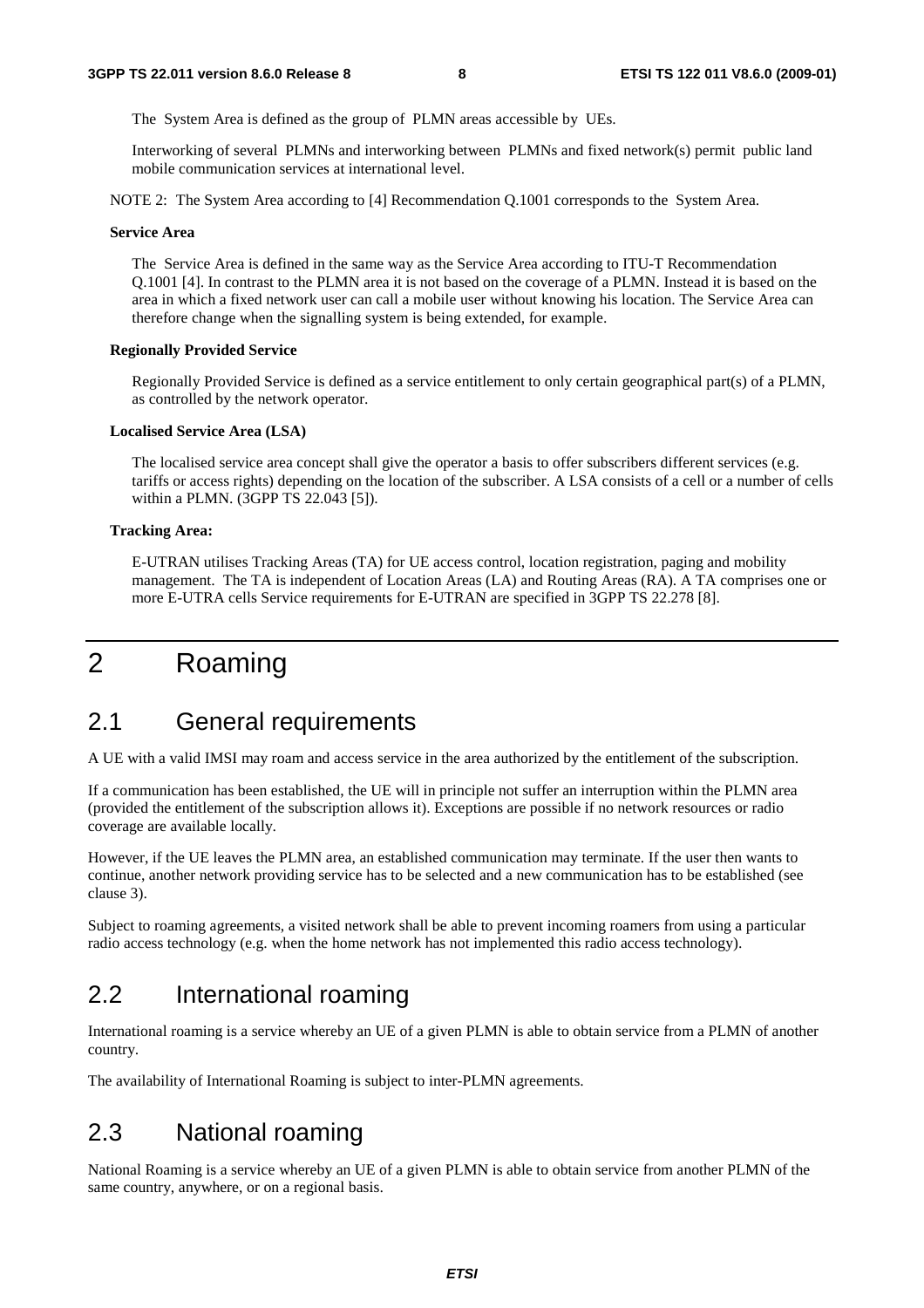The availability of National Roaming depends on the home PLMN of the requesting UE and the visited PLMN; it does not depend on subscription arrangements.

# 2.4 Roaming in shared networks

Mechanisms shall be specified to enable flexible allocation of visiting roamers among core network operators that have roaming agreements with the same roaming partners. The core network operators shall be able to pre-define their relative share of visiting roamers and distribute the visiting roamers that apply automatic network selection to different core networks connected to the radio access network accordingly.

When network sharing exists between different operators and a user roams into the shared network it shall be possible for that user to register with a core network operator (among the network sharing partners) that the user"s home operator has a roaming agreement with, even if the operator is not operating a radio access network in that area.

The selection of a core network operator among those connected to the shared radio access network can either be manual (i.e. performed by the user after receiving a list of available core network operators) or automatic (i.e. performed by the UE according to user and operator preferred settings). For further information see subclause 3.2.

# 3 Provisions for providing continuity of service

# 3.1 Location registration

 PLMNs shall provide a location registration function with the main purpose of providing continuity of service to UEs over the whole system area. The location registration function shall be such as to allow:

- Fixed subscribers to call a UE by only using the directory number of the UE irrespective of where the UE is located in the system area at the time of the call.
- UEs to access the system irrespective of the location of the UE.
- UEs to identify when a change in location area has taken place in order to initiate automatic location updating procedures.

# 3.2 Network selection

### 3.2.1 General

The UE shall support both manual and automatic network selection mechanisms (modes). The UE shall select the last mode used, as the default mode, at every switch-on.

As an optional feature of the ME, the user shall be able to set a preference in the ME for the mode that shall be used at switch on. If set then the ME shall select this preference rather than the default mode.

NOTE: By defaulting to the last mode used, e.g. manual network selection, the undesired automatic selection of an adjacent PLMN instead of the desired HPLMN in border areas, can be avoided at switch-on.

The user shall be given the opportunity to change mode at any time.

Except as defined below, the MMI shall be at the discretion of the UE manufacturer.

The UE shall contain display functions by which Available PLMNs and the Selected PLMN can be indicated.

In order not to confuse the user, the same definitions of PLMN names shall be applied consistently both in registered mode and in the list presented to the user when in manual mode.

In shared networks a radio access network can be part of more than one PLMN. This shall be transparent to the user, i.e. the UE shall be able to indicate those PLMNs to the user, and the UE shall support network selection among those PLMNs, as in non-shared networks.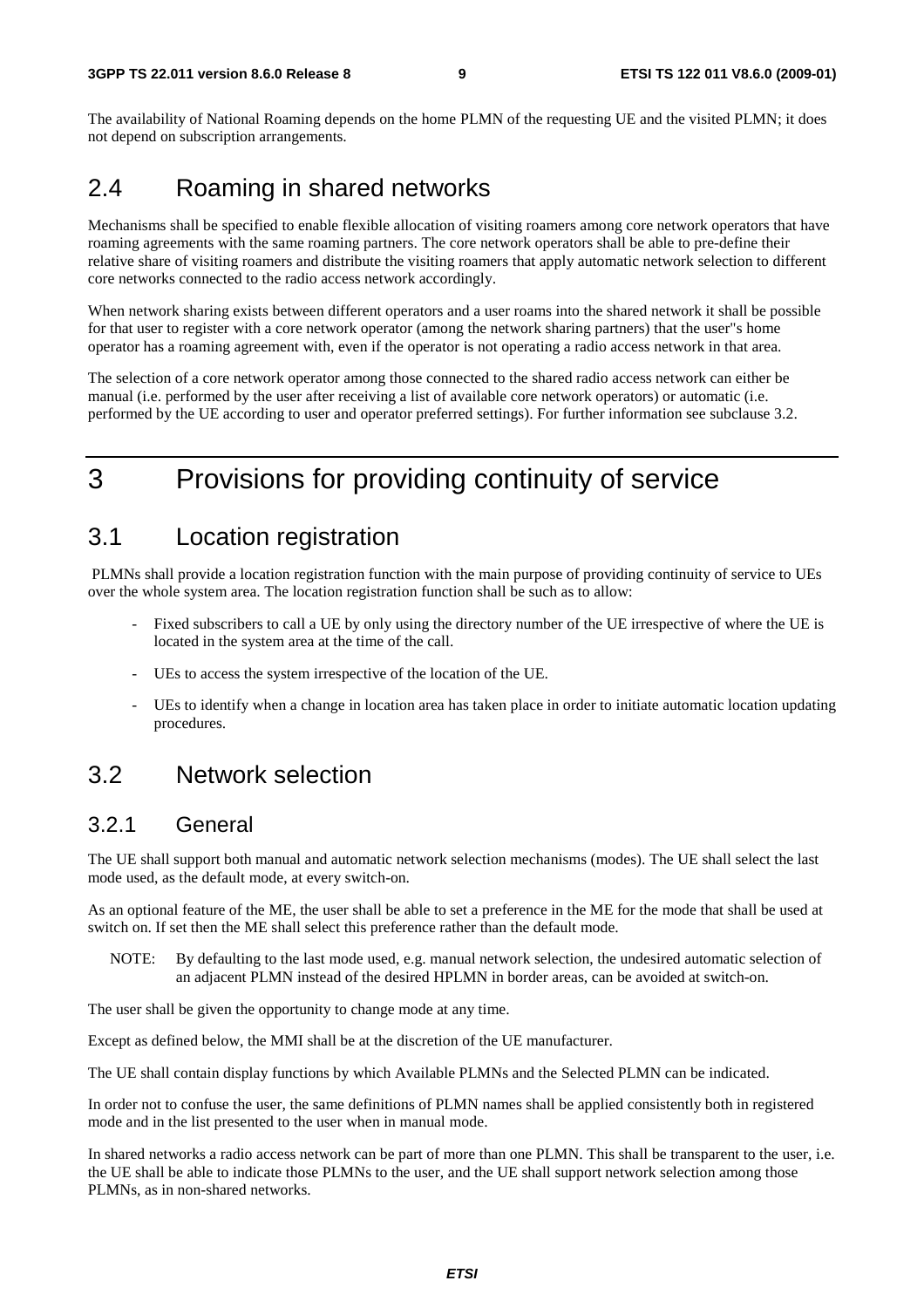### 3.2.2 Procedures

#### 3.2.2.1 General

In the following procedures the UE selects and attempts registration on PLMNs.

In this TS, the term "PLMN Selection" defines an UE based procedure, whereby candidate PLMNs are chosen, one at a time, for attempted registration.

A User Controlled PLMN Selector data field exists on the USIM to allow the user to indicate a preference for network selection. It shall be possible for the user to update the User Controlled PLMN Selector data field, but it shall not be possible to update this data field over the radio interface, e.g. using SIM Application Toolkit.

It shall be possible to have an Operator Controlled PLMN Selector list and a User Controlled PLMN Selector list stored on the SIM/USIM card. Both PLMN Selector lists may contain a list of preferred PLMNs in priority order. It shall be possible to have an associated Access Technology identifier e.g., E-UTRAN, UTRAN, or GERAN associated with each entry in the PLMN Selector lists.

The UE shall utilise all the information stored in the USIM related to network selection, e.g. HPLMN, Operator controlled PLMN Selector list, User Controlled PLMN Selector list, Forbidden PLMN list.

NOTE 1: A PLMN in a Selector list, including HPLMN, may have multiple occurrences, with different access technology identifiers.

The UE shall ignore those PLMN + access technology entries in the User Controlled PLMN selector and Operator Controlled PLMN selector lists where the associated Access Technology is not supported by the UE. In the case that there are multiple associated Access Technology identifiers in an entry the UE shall not ignore the entry if it includes any associated Access Technology that is supported by the UE.

It shall be possible to handle cases where one network operator accepts access from access networks with different network IDs. It shall also be possible to indicate to the UE that a group of PLMNs are equivalent to the registered PLMN regarding PLMN selection, cell selection/re-selection and handover.

It shall be possible for the home network operator to identify alternative Network IDs as the HPLMN. It shall be possible for the home network operator to store in the USIM an indication to the UE that a group of PLMNs are treated as the HPLMN regarding PLMN selection. Any PLMN to be declared as an equivalent to the HPLMN shall be present within the EHPLMN list and is called an EHPLMN. The EHPLMN list replaces the HPLMN derived from the IMSI. When the EHPLMN list is present, any PLMN in this list shall be treated as the HPLMN in all the network and cell selection procedures.

If registration on a PLMN is successful, the UE shall indicate this PLMN (the "registered PLMN") and be capable of making and receiving calls on it. The identity of the registered PLMN shall be stored on the SIM/USIM. However, if registration is unsuccessful, the UE shall ensure that there is no registered PLMN stored in the SIM/USIM.

If a registration is unsuccessful because the IMSI is unknown in the home network, or the UE is illegal, then the UE shall not allow any further registration attempts on any network, until the UE is next powered-up or a SIM/USIM is inserted.

If the registration is unsuccessful due to the lack to service entitlement, specific behaviour by the UE may be required, see subclause 3.2.2.4.

To avoid unnecessary registration attempts, lists of forbidden PLMNs, TAs and LAs are maintained in the UE, see subclause 3.2.2.4 and 3GPP TS 23.122 [3].

Registration attempts shall not be made by UEs without a SIM/USIM inserted.

An UE/ME which has not successfully registered shall nevertheless be able to make emergency call attempts on an available PLMN(which supports the emergency call teleservice), without the need for the user to select a PLMN. An available PLMN is determined by radio characteristics (3GPP TS 23.122 [3]).

#### 3.2.2.2 At switch-on or recovery from lack of coverage

At switch on, when in coverage of the last registered PLMN as stored in the SIM/USIM, the UE will attach to that network.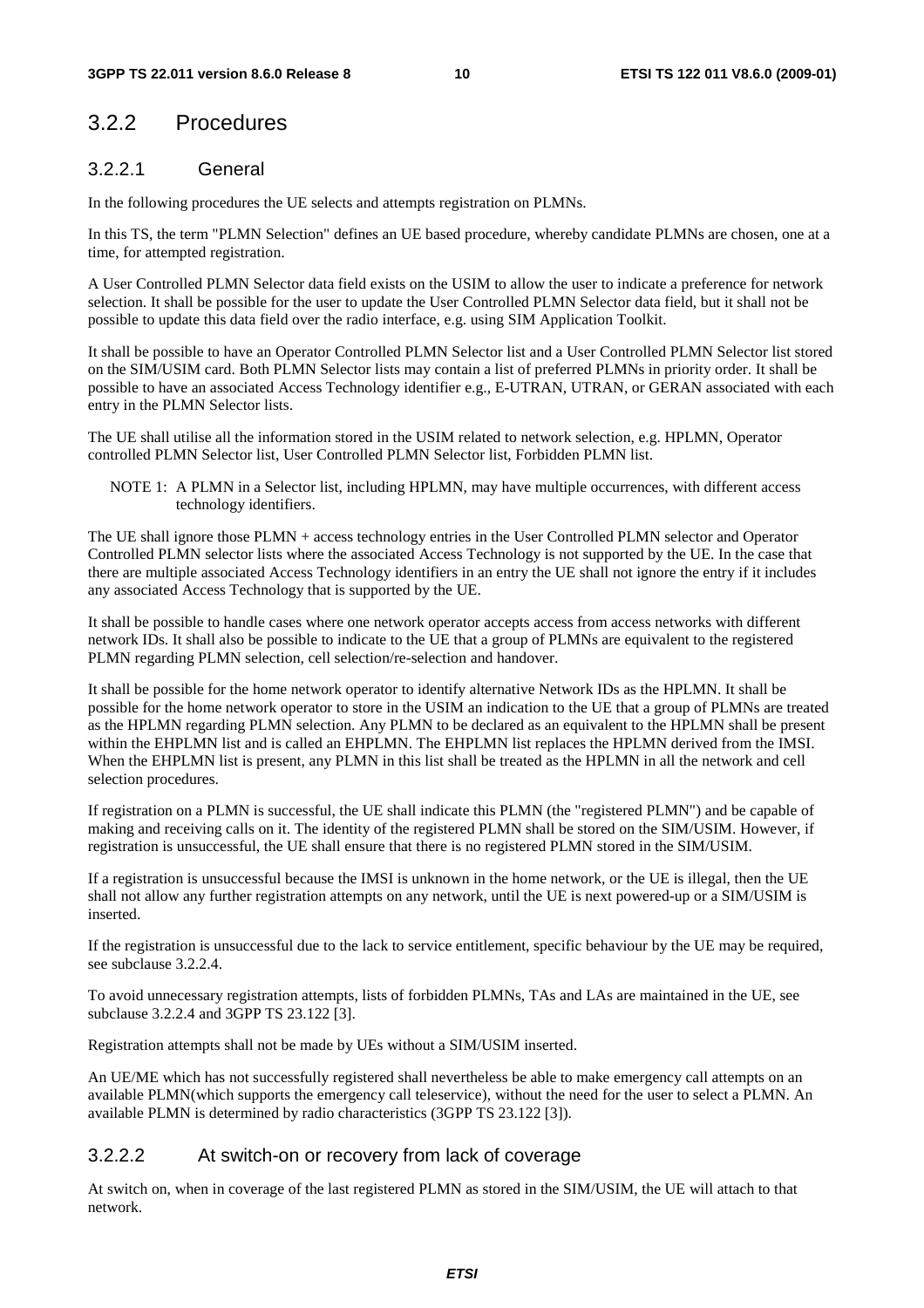As an option, in automatic selection mode, when no EHPLMN list is present, the UE may select the HPLMN. When the EHPLMN list is present, the UE may select the highest priority EHPLMN among the available EHPLMNs. The operator shall be able to control the UE behaviour by USIM configuration.

As an option, if the UE is in manual network selection mode at switch-on

- if the last registered PLMN is unavailable and no equivalent PLMN is available,
- and the UE finds it is in coverage of either the HPLMN or an EHPLMN

then the UE should register on the corresponding HPLMN or EHPLMN. The UE remains in manual mode.

If the UE returns to coverage of the PLMN on which it is already registered (as indicated by the registered PLMN stored in the SIM/USIM), the UE shall perform a location update to a new location area if necessary. As an alternative option to this, if the UE is in automatic network selection mode and it finds coverage of the HPLMN or any EHPLMN, the UE may register on the HPLMN (if the EHPLMN list is not present) or the highest priority EHPLMN of the available EHPLMNs (if the EHPLMN list is present) and not return to the last registered PLMN. If the EHPLMN list is present and not empty, it shall be used. The operator shall be able to control by USIM configuration whether an UE that supports this option shall follow this alternative behaviour.

The default behaviour for a UE is to select the last registered PLMN.

If there is no registered PLMN stored in the SIM/USIM, or if this PLMN is unavailable and no equivalent PLMN is available, or the attempted registration fails, the UE shall follow one of the following procedures for network selection:

#### **A) Automatic network selection mode**

The UE shall select and attempt registration on other PLMNs, if available and allowable,if the location area is not in the list of "forbidden LAs for roaming" and the tracking area is not in the list of "forbidden TAs for roaming" (see 3GPP TS 23.122 [3]), in the following order:

- i) An EHPLMN if the EHPLMN list is present or the HPLMN (derived from the IMSI) if the EHPLMN list is not present for preferred access technologies in the order specified. In the case that there are multiple EHPLMNs present then the highest priority EHPLMN shall be selected. It shall be possible to configure a voice capable UE so that it shall not attempt registration on a PLMN if all cells identified as belonging to the PLMN do not support the corresponding voice service;
- ii) each entry in the "User Controlled PLMN Selector with Access Technology" data field in the SIM/USIM (in priority order). It shall be possible to configure a voice capable UE so that it shall not attempt registration on a PLMN if all cells identified as belonging to the PLMN do not support the corresponding voice service;
- iii) each entry in the "Operator Controlled PLMN Selector with Access Technology" data field in the SIM/USIM (in priority order). It shall be possible to configure a voice capable UE so that it shall not attempt registration on a PLMN if all cells identified as belonging to the PLMN do not support the corresponding voice service;
- iv) other PLMN/access technology combinations with sufficient received signal quality (see 3GPP TS 23.122 [3]) in random order. It shall be possible to configure a voice capable UE so that it shall not attempt registration on a PLMN if all cells identified as belonging to the PLMN do not support the corresponding voice service;
- v) all other PLMN/access technology combinations in order of decreasing signal quality. It shall be possible to configure a voice capable UE so that it shall not attempt registration on a PLMN if all cells identified as belonging to the PLMN do not support the corresponding voice service.

In the case of a UE operating in UE operation mode A or B, an allowable PLMN is one which is not in the "Forbidden PLMN" data field in the SIM/USIM . This data field may be extended in the ME memory.(see subclause 3.2.2.4). In the case of a UE operating in UE operation mode C, an allowable PLMN is one which is not in the "Forbidden PLMN" data field in the SIM/USIM or in the list of "forbidden PLMNs for GPRS service" in the ME.

If successful registration is achieved, the UE shall indicate the selected PLMN.

If registration cannot be achieved on any PLMN, the UE shall indicate "no service" to the user, wait until a new PLMN is detected, or new location areas or tracking areas of an allowed PLMN are found which are not in the forbidden LA or TA list(s), and then repeat the procedure. When registration cannot be achieved, different (discontinuous) PLMN search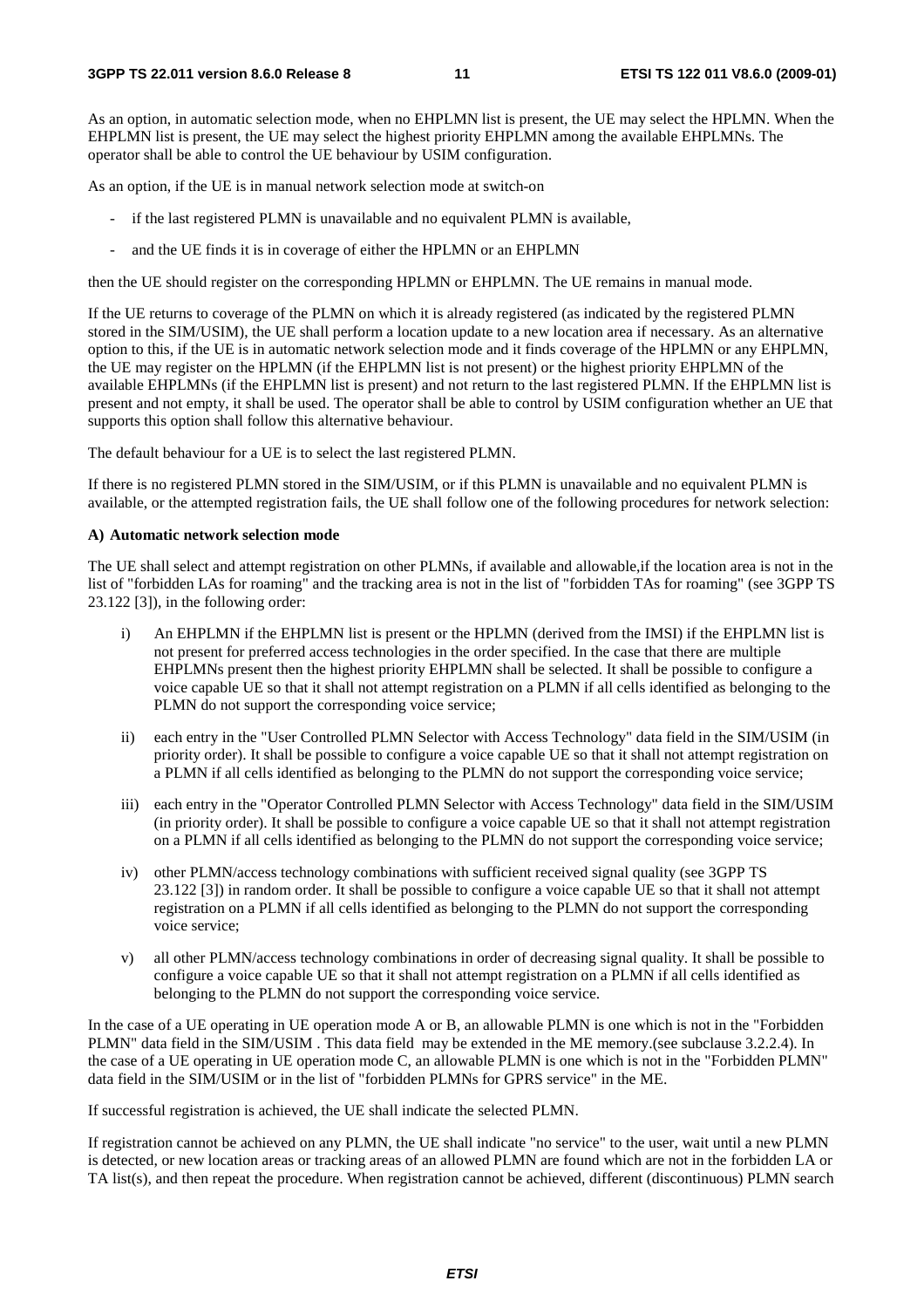schemes may be used in order to minimize the access time while maintaining battery life, e.g. by prioritising the search in favour of BCCH carriers which have a high probability of belonging to an available and allowable PLMN.

#### **B) Manual network selection mode**

The UE shall indicate PLMNs, including "Forbidden PLMNs", which are available. If there are none, this shall also be indicated. The HPLMN of the user may provide on the USIM additional information about the available PLMNs, if this is provided then the UE shall indicate that information to the user. This information, provided as free text may include:

- Preferred partner,
- roaming agreement status,
- supported services

Furthermore, the UE may indicate whether the available PLMNs are present on one of the PLMN selector lists (e.g. EHPLMN, User Controlled, Operator Controlled or Forbidden) as well as not being present on any of the lists.

For the purpose of presenting the names of the available PLMNs to the user, the ME shall use the USIM defined names if available or other PLMN naming rules in priority order as defined in 3GPP TS 22.101 [7] (Country/PLMN indication).

Any available PLMNs shall be presented in the following order:

- HPLMN (if the EHPLMN list is not present); or if one or more of the EHPLMNs are available then based on an optional data field on the USIM either the highest priority available EHPLMN is to be presented to the user or all available EHPLMNs are presented to the user in priority order; if the data field is not present, then only the highest priority available EHPLMN is presented;
- ii) PLMNs contained in the "User Controlled PLMN Selector" data field in the SIM/USIM (in priority order);
- iii) PLMNs contained in the "Operator Controlled PLMN Selector" data field in the SIM/USIM (in priority order);
- iv) other PLMN/access technology combinations with sufficient received signal level (see 3GPP TS 23.122 [3]) in random order;
- v) all other PLMN/access technology combinations in order of decreasing signal strength.

If a PLMN does not support voice services then this shall be indicated to the user.

The user may select the desired PLMN and the UE shall attempt registration on this PLMN. (This may take place at any time during the presentation of PLMNs.)

If the registration cannot be achieved on the selected PLMN, the UE shall indicate "No Service". The user may then select and attempt to register on another or the same PLMN following the above procedure. The UE shall not attempt to register on a PLMN which has not been selected by the user.

Once the UE has registered on a PLMN selected by the user, the UE shall not automatically register on a different PLMN unless:

i) The new PLMN is declared as an equivalent PLMN by the registered PLMN;

or,

ii) The user selects automatic mode.

If a PLMN is selected but the UE cannot register on it because registration is rejected with the cause "PLMN not allowed", the UE shall add the PLMN to the 'Forbidden PLMN' list (subclause 3.2.2.4.1). The UE shall not re-attempt to register on that network unless the same PLMN is selected again by the user.

If a PLMN is selected but the UE cannot register for PS services on it because registration is rejected with the cause "GPRS services not allowed in this PLMN", the UE shall not re-attempt to register for E-UTRAN or UTRAN PS or GERAN PS on that network. The PLMN is added to the list "Forbidden PLMN's for GPRS services". The UE shall not re-attempt to register for E-UTRAN or UTRAN PS or GERAN PS on that network unless the same PLMN is selected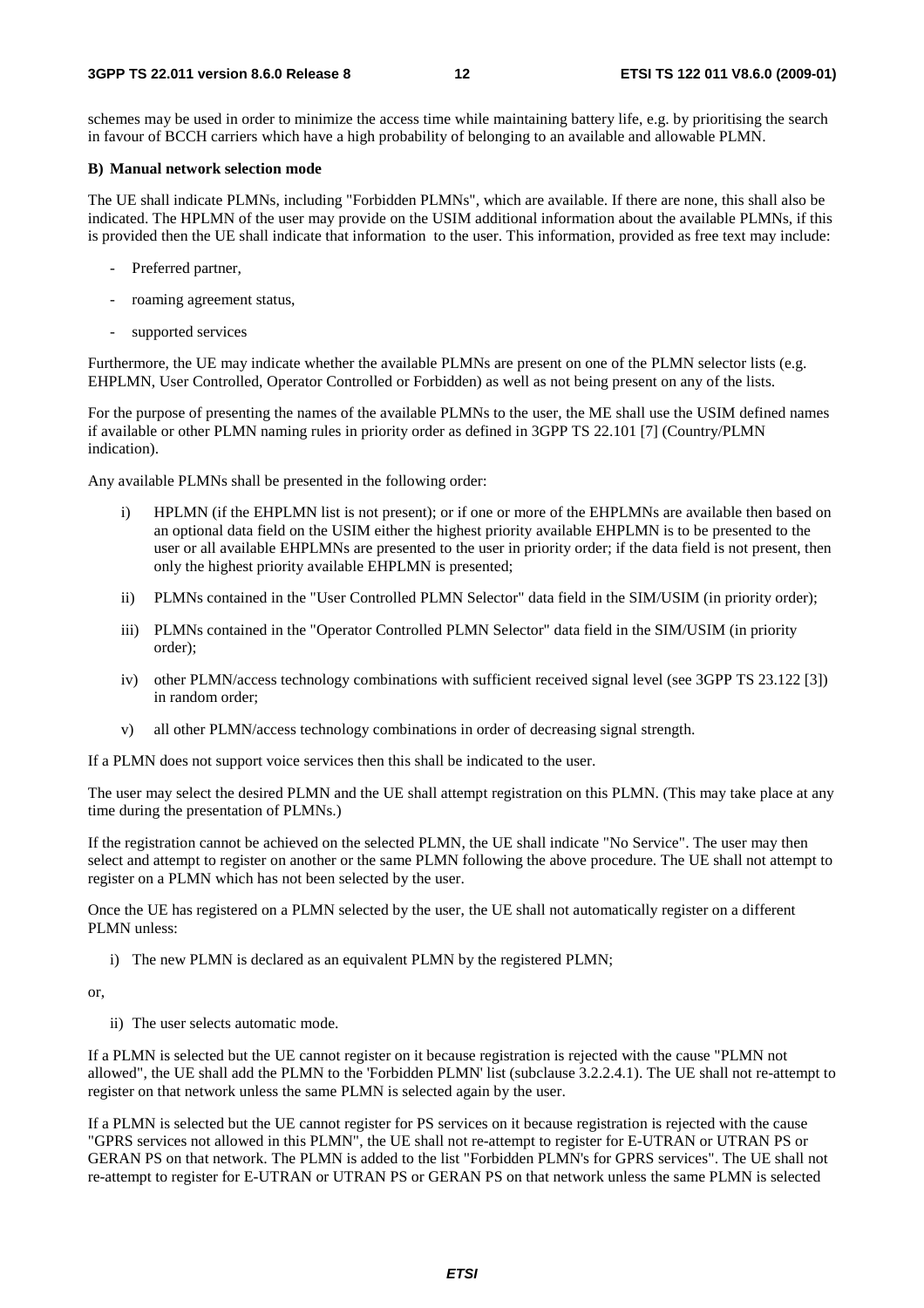#### **3GPP TS 22.011 version 8.6.0 Release 8 13 ETSI TS 122 011 V8.6.0 (2009-01)**

again by the user. The reception of the cause "GPRS services not allowed in this PLMN", does not affect the CS service.

For requirements to restrict the access of a UE to one or several specific RATs see section 7.1.

If a PLMN is selected but the UE cannot register on it for other reasons, the UE shall, upon detection of a new LA (not in a forbidden LA list) of the selected PLMN, attempt to register on the PLMN.

If the UE is registered on a PLMN but loses coverage, different (discontinuous) carrier search schemes may be used to minimize the time to find a new valid BCCH carrier and maintain battery life, e.g. by prioritizing the search in favour of BCCH carriers of the registered PLMN.

### 3.2.2.3 User reselection

At any time, the user may request the UE to initiate reselection and registration onto an alternative available PLMN, according to the following procedures, dependent upon the operating mode.

### **A) Automatic Network Selection Mode**

The UE shall follow the procedure defined in clause 3.2.2.2.A) above.

### **B) Manual Network Selection Mode**

The procedure of 3.2.2.2 B) is followed.

### 3.2.2.4 Mobile Station reactions to indications of service restriction from the network

Different types of UE behaviour is required to support, for example, national roaming, regionally provided service and temporary international roaming restrictions. The behaviour to be followed by the UE is indicated by the network.

### 3.2.2.4.1 "Permanent" PLMN restriction

When a registration attempt by the UE is rejected by a network with an indication of "permanent" PLMN restriction, the PLMN identity shall be written to a list of "Forbidden PLMNs" stored in a data field in the SIM/USIM.

If a successful registration is achieved on a PLMN in the "Forbidden PLMN" list, the PLMN shall be deleted from the list.

When in automatic mode, the UE may indicate any PLMNs which will not be selected due to their presence in the "Forbidden PLMN" list.

If a UE receives an equivalent PLMN list containing a PLMN which is included in the 'Forbidden PLMN' list, this PLMN shall be removed from the equivalent PLMN list before this is stored by the UE.

### 3.2.2.4.2 "Partial" and "temporary" PLMN restrictions

When a registration attempt by the UE is rejected by a network due to a "partial" or a "temporary" PLMN restriction, the UE shall perform one of the following procedures determined by the indication in the location update reject cause sent by the network (see 3GPP TS 23.122 [3]):

- i) The UE shall store the tracking area identity or location area identity in the list of "forbidden TAs or LAs for regional provision of service" respectively and shall enter the limited service state. The UE shall remain in that state until it moves to a cell in a location area where service is allowed.
- ii) The UE shall store the tracking area identity or the location area identity in the list of "forbidden TAs or LAs for roaming" respectively and shall use one of the following procedures according to the PLMN selection Mode:
	- A) Automatic network selection mode:

The procedure of 3.2.2.2. A).

B) Manual network selection mode:

The procedure of 3.2.2.2.B).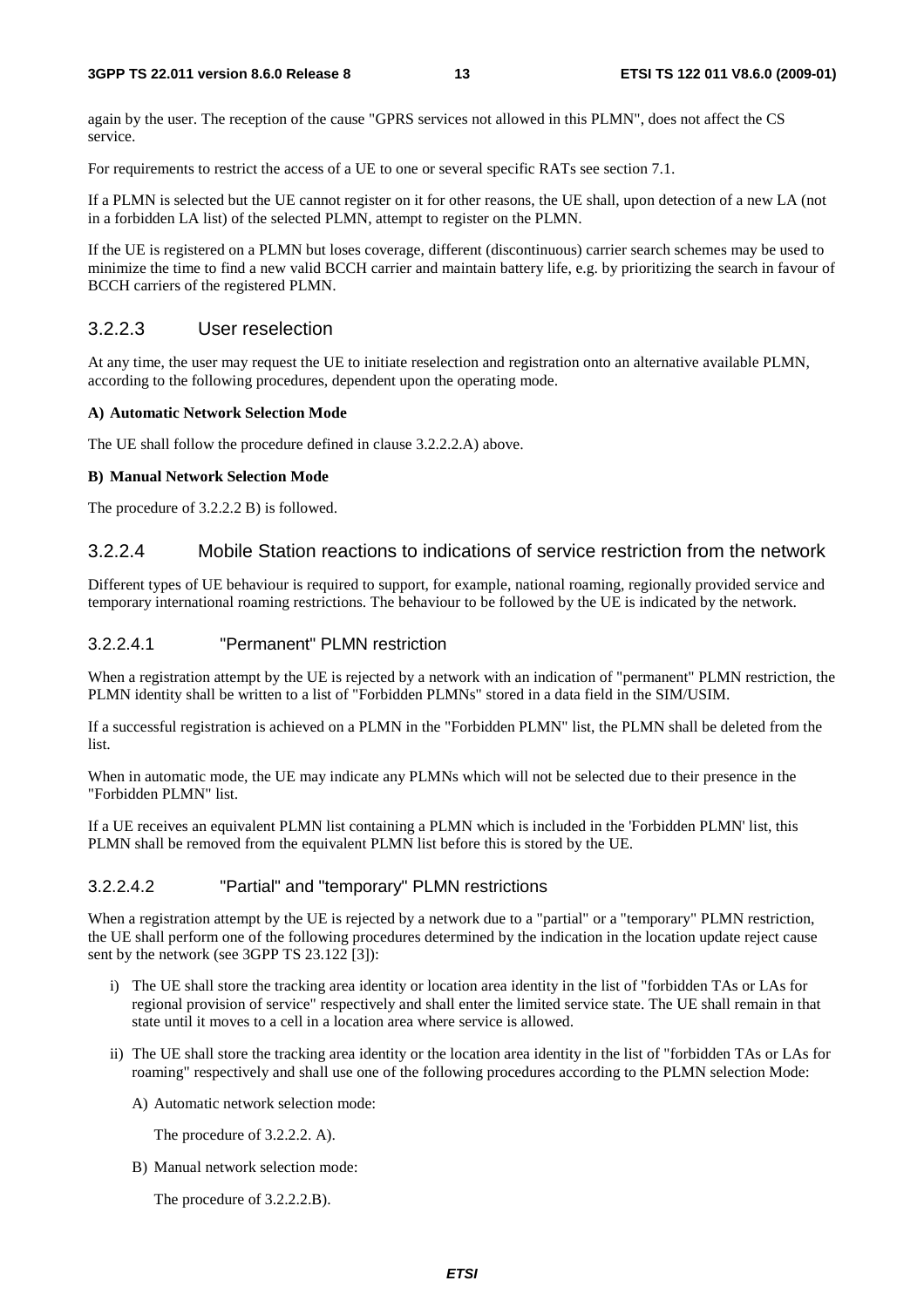iii) The UE shall store the tracking area identity or location area identity in the list of "forbidden TAs or LAs for roaming" respectively and shall search for a suitable cell in the same PLMN.

Note: A suitable cell will belong to a different TA or LA which is not in the 'forbidden TAs or LAs for roaming').

#### 3.2.2.4.3 PLMN restrictions for PS services

When a registration attempt for PS services by the UE is rejected by the network with the cause "GPRS services not allowed in this PLMN", the PLMN identity shall be written to a list of "forbidden PLMNs for GPRS service" in the ME. This list is deleted when the UE is switched off or when the SIM/USIM is removed; the maximum number of possible entries in this list is implementation dependent, but must be at least one entry (see 3GPP TS 23.122 [3]).

If a successful registration is achieved on a PLMN in the "forbidden PLMNs for GPRS service" list, the PLMN shall be deleted from the list.

#### 3.2.2.5 Periodic network selection attempts

A UE in Automatic Mode shall make periodic attempts to look for a higher priority PLMN including associated Access Technology of the same country as the currently received PLMN including associated Access Technology. For the ranking of PLMNs the UE shall use the order used in subclause 3.2.2.2. In the case that there is no associated Access Technology identifier the mobile shall assume that all Access Technologies provided by a PLMN are of equal priority. Moreover, periodic network selection shall not lead to change of access technology within the registered PLMN.

In the case that the UE has stored a list of equivalent PLMNs, the UE shall only select a PLMN if it has a higher priority than all the PLMNs, in the list of equivalent PLMNs, which are of the same country as the currently registered PLMN.

NOTE: In the context of this 3GPP TS, the term country is to be interpreted not as a political entity but as a single Mobile Country Code (MCC). For instance the USA has multiple MCC. The USA case is in fact treated as an exception in the 3GPP specifications. For all other countries, multiple MCCs may be used, however the specifications have not taken this into account and there could be adverse effects such as the UE being unable to detect that multiple MCCs are within the same country.

In the case that there are multiple EHPLMNs available, the UE shall not attempt to select a higher priority EHPLMN when an EHPLMN has already been selected. The priorities of EHPLMNs are only applicable when the UE is on a VPLMN and multiple EHPLMNs are available.

The UE shall only make reselection attempts while in idle mode for circuit services. In case of GPRS terminals, the UE shall only make reselection attempts while in Idle or Stand-by mode.

The interval between attempts shall be stored in the SIM/USIM. Only the service provider shall be able to select for which of the previous situations, periodic network selection shall be attempted and to set the interval, which shall be between 6 minutes and 8 hours, with a step size of 6 minutes. One value shall be designated to indicate that no periodic attempts shall be made.

In the absence of a permitted value in the SIM/USIM, or the SIM/USIM is phase 1 and therefore does not contain the datafield, then a default value of 60 minutes, shall be used by the UE.

NOTE: Use of values less than 60 minutes may result in excessive ME battery drain.

#### 3.2.2.6 Investigation PLMN Scan

The operator shall be able to control by SIM/USIM configuration whether an UE that is capable shall perform an investigation scan. This investigation scan shall be performed after each successful PLMN selection as well as during limited service state. The investigation scan shall search for a higher prioritised PLMN that does not offer CS voice service. If such a PLMN is available, the user shall be informed. This enables the user to switch to such a PLMN using manual selection if the user so prefers. The investigation scan shall not be performed when no SIM/USIM is inserted.

3.2.2.7 Void

#### 3.2.2.8 Steering Of Roaming

#### **Steering to a specific VPLMN**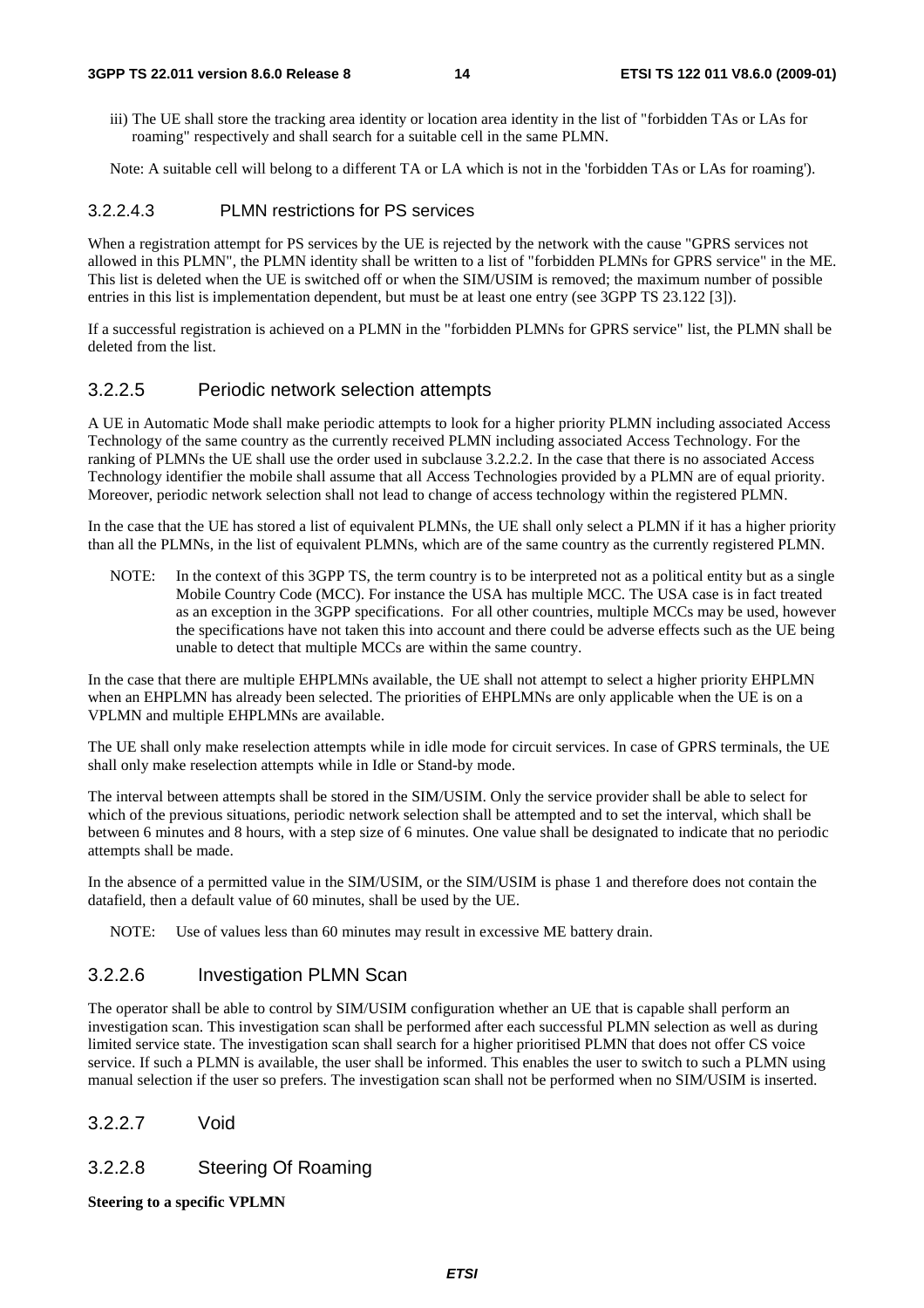It shall be possible for the HPLMN at any time to direct a UE, that is in automatic mode, to search for a specific VPLMN and, if it is available, move to that VPLMN as soon as possible. This VPLMN shall then be regarded as the highest priority VPLMN as defined by the operator, though any EHPLMN or PLMN on the User Controlled PLMN list shall have higher priority. This process shall be done transparently and without inconvenience to the user.

If the UE is in manual mode, the steering request shall be ignored.

If the UE is registered on a VPLMN that is present on the User Controlled PLMN List, the steering request shall be ignored. PLMNs contained on the User Controlled PLMN List shall have priority over the steered-to-PLMN.

The UE shall attempt to register on the specified VPLMN even if the specified VPLMN is present on a Forbidden List.

This mechanism shall be available to the HPLMN even if the VPLMN the UE is registered on is compliant to an earlier release of the 3GPP specifications.

#### **VPLMN Redirection**

It shall be possible for the HPLMN to request a UE, that is in automatic mode, to find and register on a different VPLMN from the one it is currently using or trying to register on, if another VPLMN, that is not in a Forbidden List, is available. The original VPLMN shall then be treated as the lowest priority VPLMN and would not be selected by the UE unless it is the only one available to the UE or has been selected in manual mode. This process shall be done transparently and without inconvenience to the user.

If the UE is in manual mode, the redirection request shall be ignored.

If the UE is registered on a VPLMN that is present on the User Controlled PLMN List, the redirection request shall be ignored.

This mechanism shall be available to the HPLMN even if the VPLMN the UE is registered on is compliant to an earlier release of the 3GPP specifications.

### 3.2.3 Network selection for Multi-mode terminals with 3GPP Capability

Different type"s of Multi-mode terminals combining different technologies and systems in one terminal can be produced. It is not possible to foresee all possible configurations and provide a detailed technical specification for network and system selection for all possible multi-mode terminal configurations. The following provides the generic requirements for network and system selection for Multi-mode terminals with 3GPP Capability. These requirements are mandatory for a 3GPP capable multi-mode terminal, unless otherwise is explicitly specified elsewhere in the 3GPP Technical Specifications.

- a multi-mode terminal, when in 3GPP mode of operation shall be compliant to the 3GPP specifications, including PLMN selection, cell selection and re-selection, paging reception etc.,
	- As consequence, the multi-mode terminal when entering 3GPP mode of operation shall act as if it were a 3GPP only UE which had just been switched-on. Similarly, when leaving the 3GPP mode of operation the multimode terminal shall act as if it were a 3GPP only UE which had just been switched-off

When the multimode terminal is in 3GPP mode, the switching between modes in the multi-mode terminal is considered an overlay functionality selecting mode of operation. For the design of the overlay functionality the following requirements shall be fulfilled:

- The overlay functionality shall include a mechanism to avoid ping-pong between systems, e.g., a timer or hysteresis function
- The overlay functionality shall not include network priority mechanisms, which conflict with the network priority mechanisms specified in 3GPP specifications, e.g., the Periodic network selection attempts scanning within 3GPP based systems for PLMNs of higher priority than the current serving PLMN.
- Any functionality in the overlay system, such as background scan of other systems, shall not impact the fulfilment of 3GPP protocol requirements (in particular in regards to paging, cell selection, cell re-selection and PLMN selection)
- As specified in this technical specification, the 3GPP technical specification provides the capability for the user to set their own 3GPP PLMN selection preferences; as well as the user can manually select any 3GPP PLMN.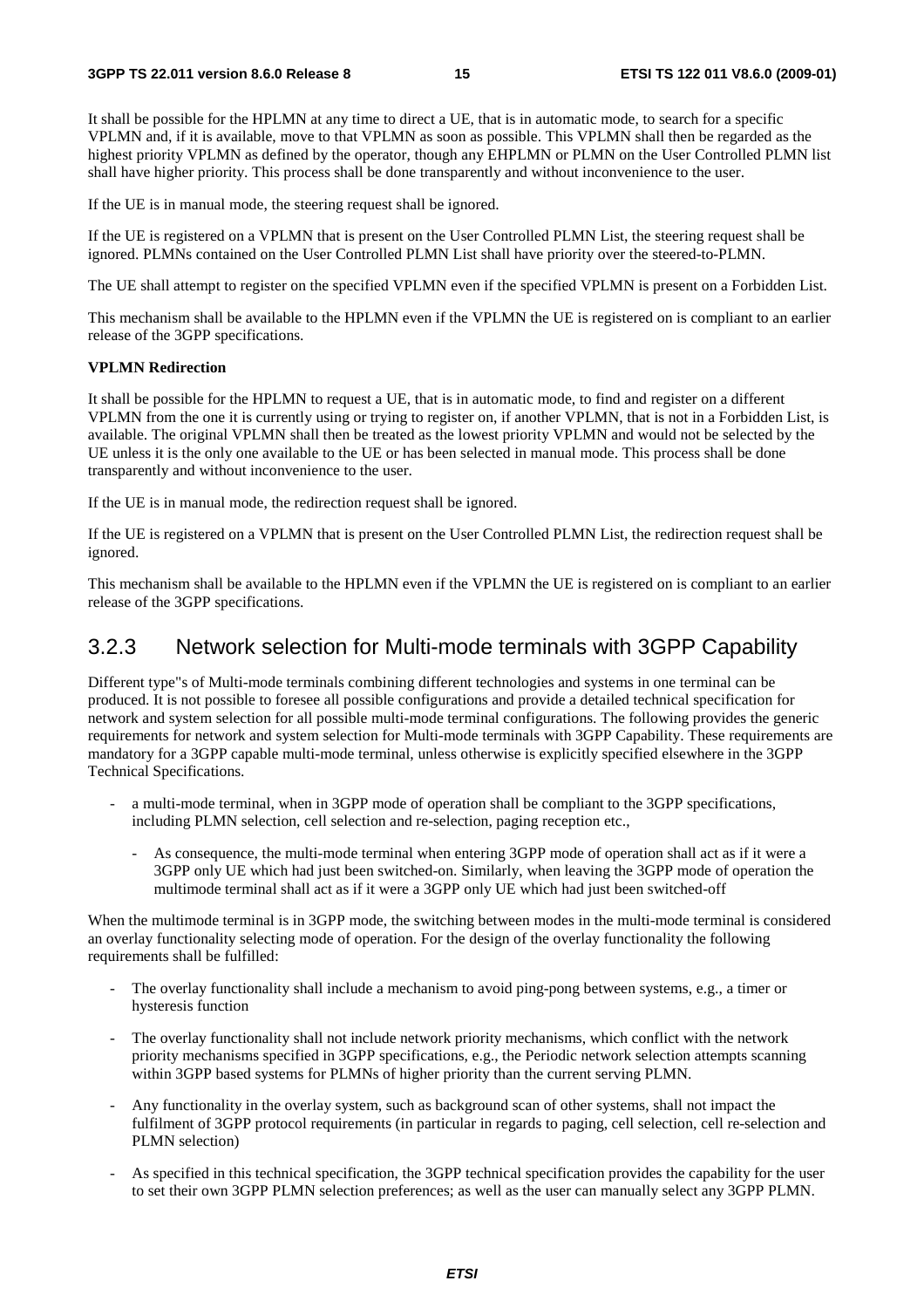This has been done to ensure a fair competition environment. These principles shall be maintained in the design of the overlay functionality.

# 4 Access control

### 4.1 Purpose

Under certain circumstances, it will be desirable to prevent UE users from making access attempts (including emergency call attempts) or responding to pages in specified areas of a PLMN. Such situations may arise during states of emergency, or where 1 of 2 or more co-located PLMNs has failed.

Broadcast messages should be available on a cell by cell basis indicating the class(es) of subscribers barred from network access.

The use of this facility allows the network operator to prevent overload of the access channel under critical conditions.

It is not intended that access control be used under normal operating conditions.

It should be possible to differentiate access control between CS and PS domains. Details are specified in TS23.122[3] and TS25.304 [10]. Not all RATs need to support this functionality.

### 4.2 Allocation

All UEs are members of one out of ten randomly allocated mobile populations, defined as Access Classes 0 to 9. The population number is stored in the SIM/USIM. In addition, mobiles may be members of one or more out of 5 special categories (Access Classes 11 to 15), also held in the SIM/USIM. These are allocated to specific high priority users as follows. (The enumeration is not meant as a priority sequence):

Class 15 - PLMN Staff;

- -"- 14 Emergency Services;
- -"- 13 Public Utilities (e.g. water/gas suppliers);
- -"- 12 Security Services;
- -"- 11 For PLMN Use.

### 4.3 Operation

If the UE is a member of at least one Access Class which corresponds to the permitted classes as signalled over the air interface, and the Access Class is applicable in the serving network, access attempts are allowed. Additionally, in the case of the access network being UTRAN or EUTRAN, the serving network can indicate that UEs are allowed to respond to paging and perform location registration (see, sec 3.1), even if their access class is not permitted. Otherwise access attempts are not allowed. Also, the serving network can indicate that UEs are restricted to perform location registration, although common access is permitted. If the UE responded to paging it shall follow the normal defined procedures and react as specified to any network command.

Note: The network operator can take the network load into account when allowing UEs access to the network.

Access Classes are applicable as follows:

| Classes $0 - 9$ | - Home and Visited PLMNs;                                                                                                                                          |
|-----------------|--------------------------------------------------------------------------------------------------------------------------------------------------------------------|
|                 | Classes 11 and 15 - Home PLMN only if the EHPLMN list is not present or any EHPLMN;                                                                                |
|                 | Classes 12, 13, 14 - Home PLMN and visited PLMNs of home country only. For this purpose the home country<br>is defined as the country of the MCC part of the IMSI. |

Any number of these classes may be barred at any one time.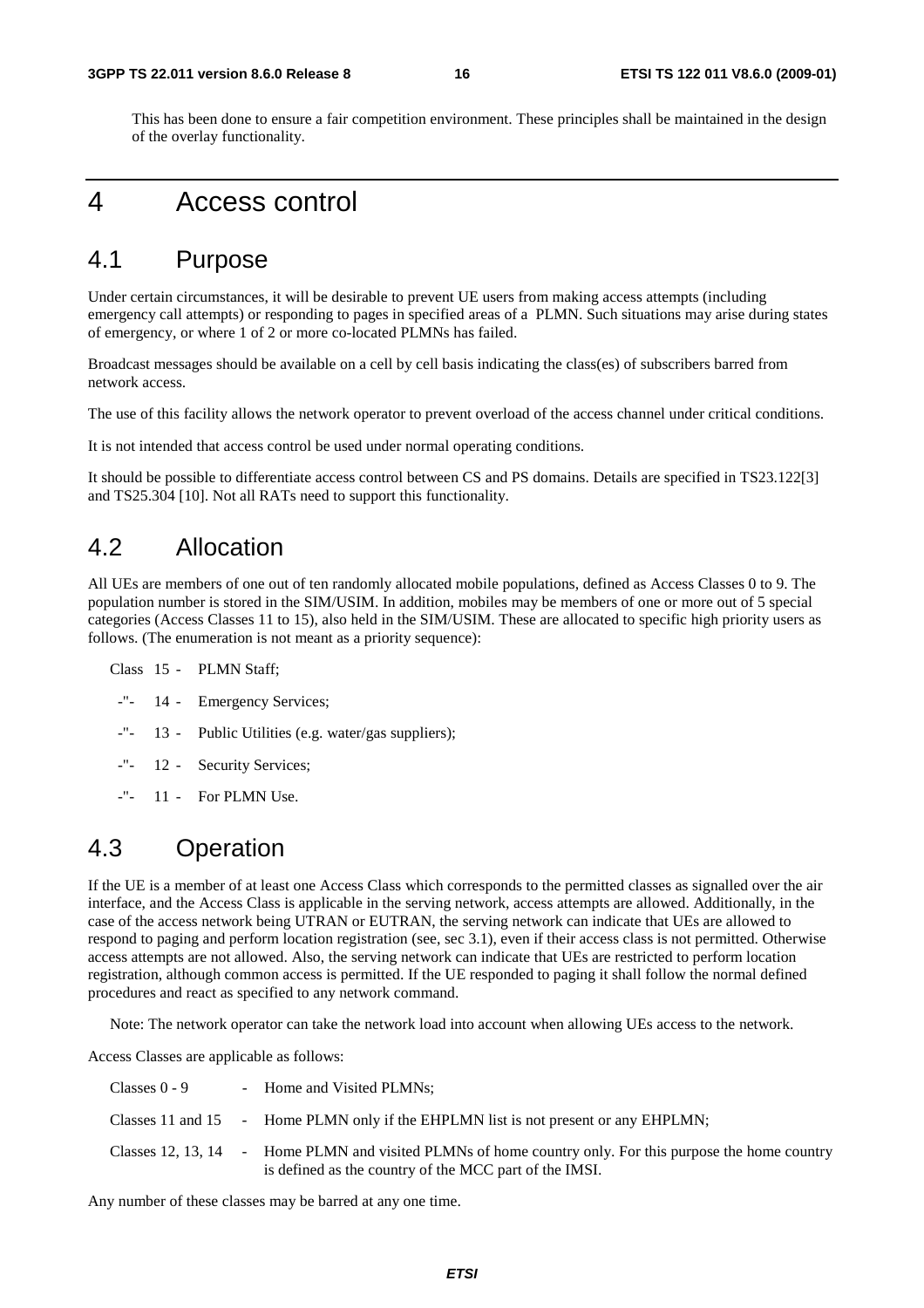The following is the requirements for enhanced Access control on E-UTRAN.

- The serving network shall broadcast duration of access control and a single barring rate (e.g. percentage value) that commonly applied to Access Classes 0-9 to the UE. The same principle as in UMTS is applied for Access Classes 11-15.
- E-UTRAN shall be able to support access attempt based access control (mobile originating, mobile terminating, and location registration), in which indication to the UE is broadcasted to guide the behaviour of UE. E-UTRAN shall be able to form combination of access attempt based controls e.g. mobile originating and mobile terminating, mobile originating, or location registration.
- The UE determines the barring status with the information provided from the serving network, and perform the access attempt accordingly. The UE draws a uniform random number between 0 and 1 when initiating connection establishment and compares with the current barring rate to determine whether it is barred or not. When the uniform random number is less than the current barring rate and specific access attempts are indicated allowed, then the access attempts are allowed; otherwise, the access attempts are not allowed.
- The random number shall be used for at least 30 seconds.

# 4.4 Emergency Calls

An additional control bit known as "Access Class 10" is also signalled over the air interface to the UE. This indicates whether or not network access for Emergency Calls is allowed for UEs with access classes 0 to 9 or without an IMSI. For UEs with access classes 11 to 15, Emergency Calls are not allowed if both "Access class 10" and the relevant Access Class (11 to 15) are barred. Otherwise, Emergency Calls are allowed.

# 4.5 Control of UE Capabilities

To protect the user from the effects of a misbehaving UE (e.g causing additional charges, degraded performance) and to protect the network operator's network capacity, including radio resources and network signalling and processing, means shall be provided for the HPLMN/EHPLMN and the VPLMN to provide an indication to the UE as to which network provided services or functions it is not allowed to use.

The Selective UE Capabilities list, shall be maintained in the UE and the UE shall not request any services indicated as disabled. At registration the HPLMN/EHPLMN or VPLMN may interrogate the status of the list and provide a new list.

The Selective UE Capabilities list shall not be deleted at switch off and will remain valid until a new list is provided by the network. The Selective UE Capabilities list relates to the ME and not to the subscription.

It should be ensured that UEs are not maliciously disabled, including malicious disabling by a VPLMN, or accidentally disabled, or kept disabled, and there shall be a mechanism for restoring disabled UEs in all situations (e.g. in the case that the serving network does not support the control of UE Capabilities).

The UE should use the indications given in the Selective UE Capabilities list to inform the user of the non-availability of services or functions.

There shall be a means for the network to provide an optional customer service number(s) which can be used, by the user, to assist in determining the cause of non-availability of specific services. The specifications should also provide the capability for the network to include an optional text string that will be displayed by the UE.

The UE Capabilities list shall take precedence over subscribed services.

The services to be included in the list are:

- Call Control functions
- Supplementary Services
- Emergency Calls (including the (U)SIM-less case and subject to regional regulatory requirements, i.e. emergency calls shall not be disabled in regions where support of them is required)
- SMS, via CS and PS
- LCS, via CS and PS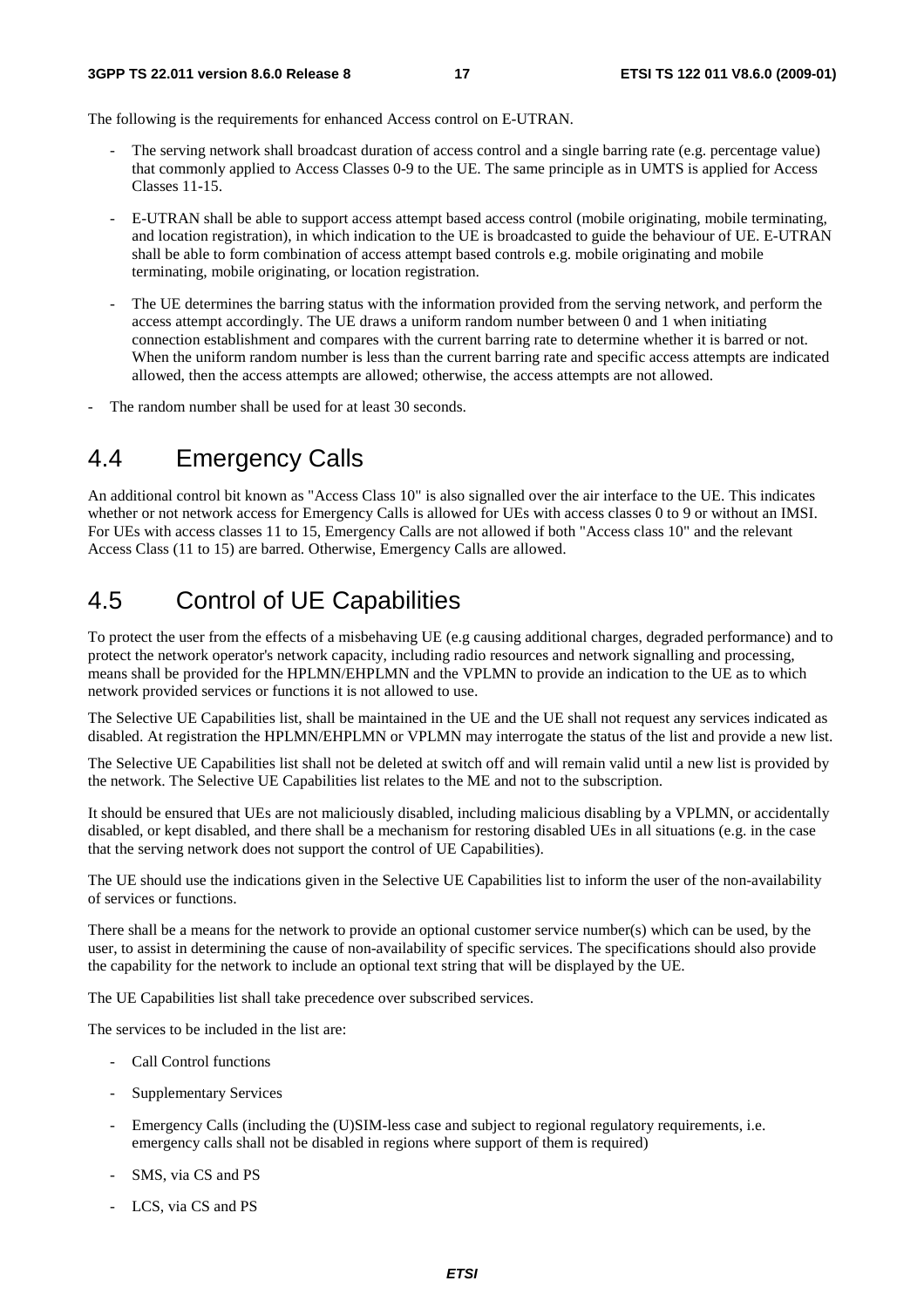- GPRS based services
- MBMS
- IMS

# 5 Support of Localised Service Area (SoLSA)

SoLSA consists of a set of service features that give the operator a basis to offer subscribers different services (e.g. tariffs or access rights) depending on the location of the subscriber. (3GPP TS 22.043 [5]). The following section is only applicable to the support of SoLSA functionality in GERAN.

# 5.1 Network selection

The standard automatic and manual network selection procedures will be used.

Manual network selection may be required when the PLMN providing the users SoLSA service is not the one on which the user is currently registered.

At manual network selection the UE shall provide the means to present the subscribers LSA(s) for each PLMN presented.

# 5.2 The Idle-mode operation

The UE shall always select a valid LSA with the highest priority.

### 5.2.1 Subscriber moving from a normal environment to his localised service area.

The UE shall have the ability to prioritise allowed LSA cells in reselection, making it possible to camp on a LSA cell earlier (the function shall be network controlled).

### 5.2.2 Subscriber moving away from his localised service area to a normal environment.

The UE shall have the ability to prioritise allowed LSA cells in reselection, making it possible to camp on a LSA cell longer (the function shall be network controlled).

### 5.2.3 Subscriber staying in his localised service area

The UE shall have the ability to prioritise allowed LSA cells in reselection by being more persistent (the function shall be network controlled).

NOTE: Typically in indoor environments there are occasional reflections and "disturbances" due to macro cells, e.g. near the windows. In such a case LSA cells should be favoured even though there is higher field strength available from the outdoor cells.

# 5.3 LSA only access

It shall be possible to allow LSA user to access PLMN only within his LSAs. A LSA user is not allowed to receive and/or originate a call outside the allowed LSA area.

When UE is out of the allowed LSA area it shall be registered in PLMN but indicate subscriber/service specific "out of LSA area" notification. It shall be a network controlled function to prevent terminated or/and originated calls. Emergency calls are however always allowed.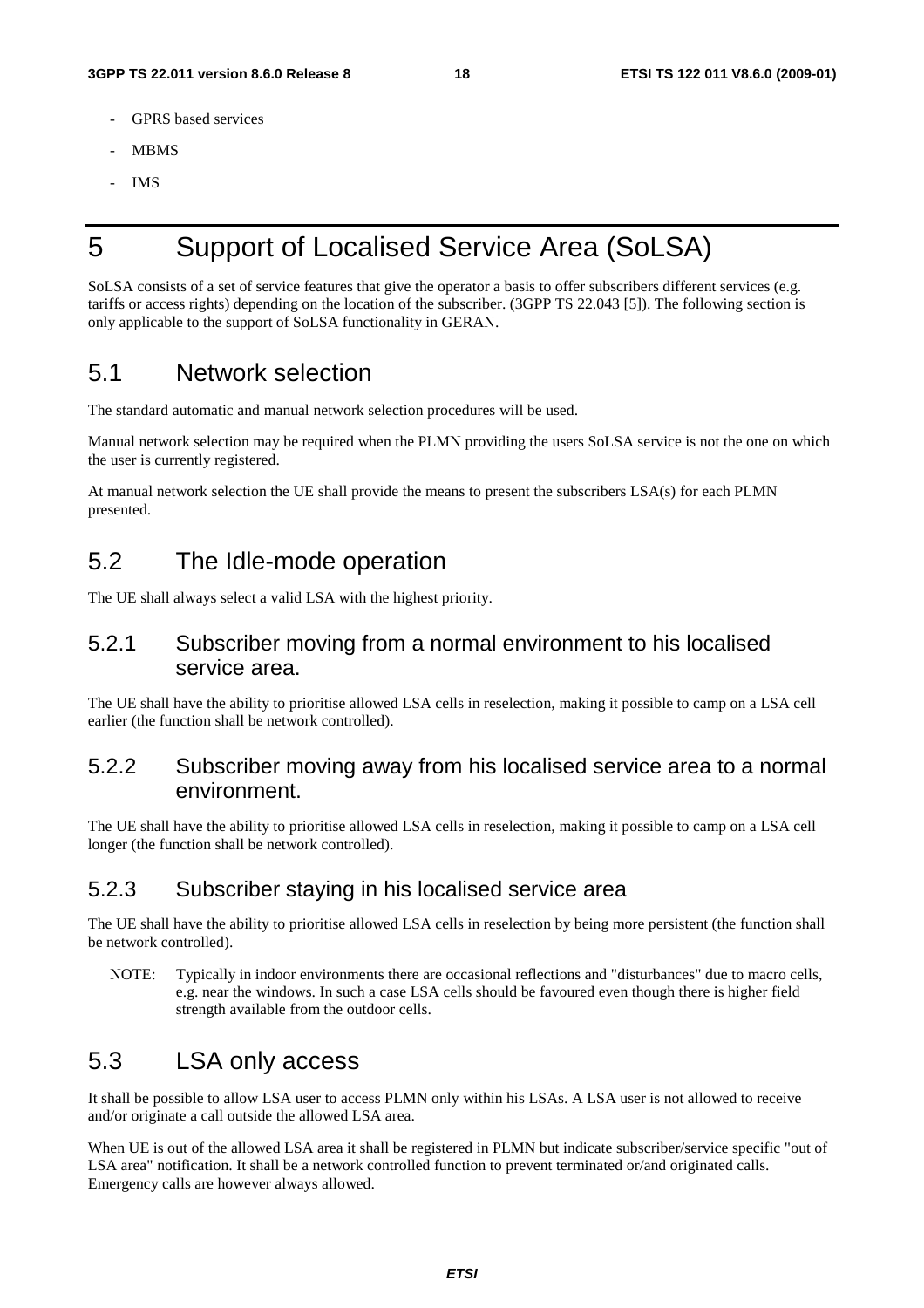# 5.4 Exclusive access

Access to exclusive access cells is restricted to defined LSA subscribers.

Non-LSA subscriber shall consider exclusive access cells as not suitable, only allowing to camp for emergency calls (limited service state 3GPP TS 23.122 [3]).

### 5.5 Preferential access

As a network controlled function it shall be possible in LSA to allocate resources at call setup and during the active mode to LSA users compared to non-LSA users.

# 6 Support of 3GPP - WLAN Interworking

Support of 3GPP-WLAN interworking and network selection is captured in TS 22.234 [6]

- 6.1 Void
- 6.2 Void
- 6.3 Void

# 7 Administrative restriction of subscribers" access

# 7.1 Allowed Location and Routing Area identities access

Means shall be standardised for an administrative restriction of subscribers" access without the need of having explicit Tracking/Location/Routing Area identities in the individual subscription profiles.

To achieve this it shall be possible to indicate per subscriber, in subscription data, allowed categories of Tracking/ Location/Routing Areas. It shall be possible to use this subscription information to restrict subscribers" access to categories of Tracking/Location/Routing Areas in serving networks accordingly.

As a minimum, at least one of the following categories shall be available:

- a) GERAN
- b) UTRAN
- c) E-UTRAN

There might be cases where the visited network has not separated the Location/Routing area categories, in which case the administrative restriction of subscribers' access to only GERAN or UTRAN will not be possible.

This administrative restriction of subscribers" access shall be an optional feature.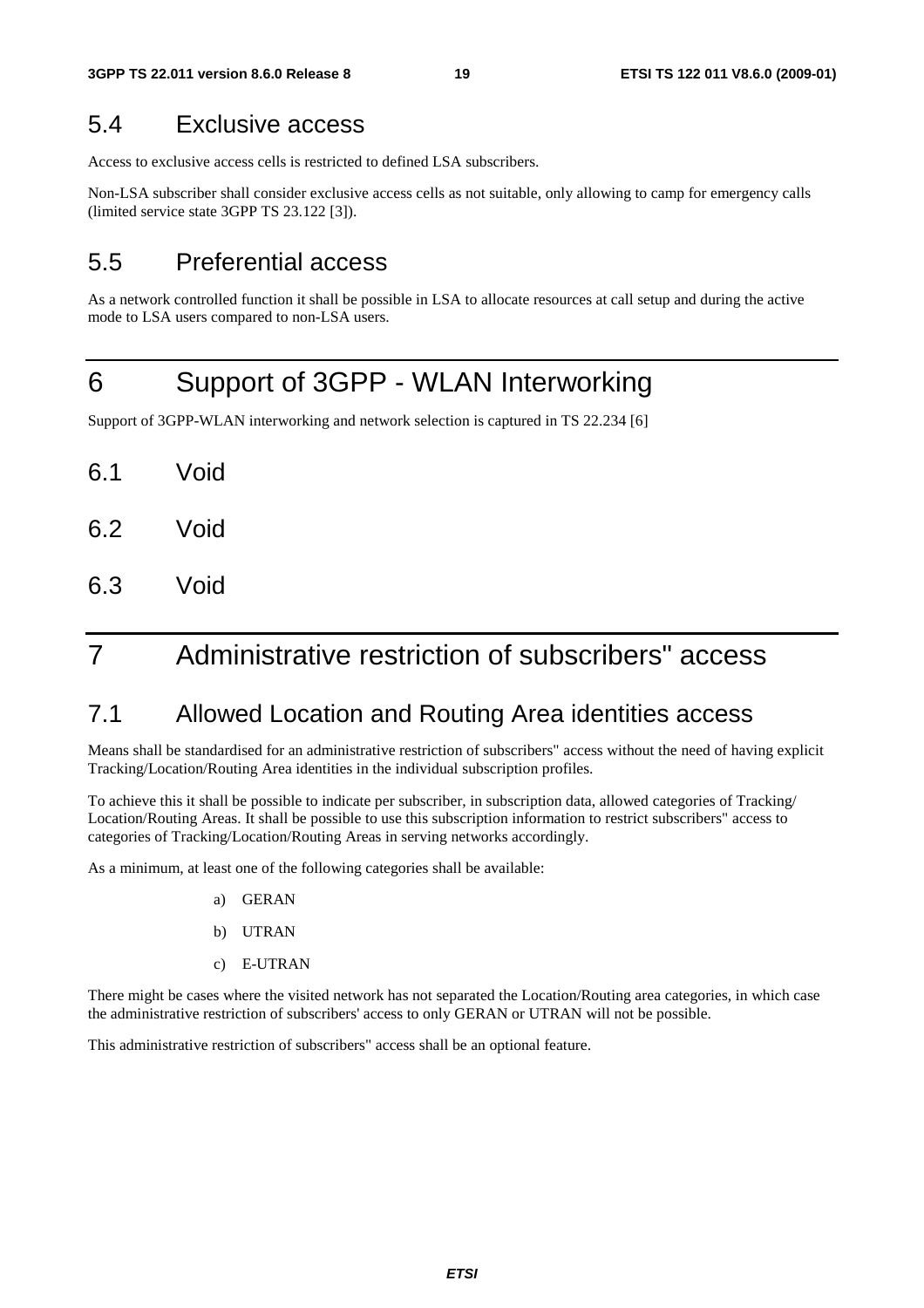# 7.2 Void

# 8 Support of Home NodeB and Home E-NodeB

# 8.1 General description and requirements

Access to 3G and evolved 3G (EPS) services may be provided via UTRAN or E-UTRAN cellular base stations belonging to e.g. domestic, business, commercial enterprises. This type of access may be provided by the PLMN by means of NodeBs referred to as Home Node B (HNB) and Home eNode B (HeNB) respectively. The HNB/HeNB provides services to Closed Subscriber Group (CSG) and membership, including temporary membership, is managed by both the registered owner and the network operator.

### 8.1.2 HNB and HeNB Installation, identification and location requirements

- HNB/HeNB shall have a unique equipment identity.
- All the HeNB serving the same CSG share the same identity called CSG Identity.
- It shall be possible to support at least 125 million CSG Identities within a PLMN.
- The radio transmitter of a HNB/HeNB shall not be activated until configured and authorised by the operator.
- When installing, provisioning, configuring or re-configuring an HNB/HeNB the network operator shall be able to:
	- verify the node's identity.
	- obtain the geographical location as determined by the HNB/HeNB system.
- The network operator shall be able to determine that the HNB/HeNB is installed and operated in accordance with all relevant regulatory requirements.
- The network operator shall be able to configure the settings of the HNB/HeNB. In the case where the HNB/HeNB has detrimental impact on the network operator"s allocated spectrum usage, the HNB/HeNB can be set to out-of-service by the network operator.
- Installation and activation of a new HNB/HeNB shall require no reconfiguration of the operator"s network.
- The need for HNB/HeNB-specific equipment in the core network shall be minimised.

# 8.2 Mobility Aspects for Home NodeB and Home E-NodeB

### 8.2.1 PLMN selection

The standard automatic and manual network selection procedures will be used to register on a PLMN via a HNB/HeNB.

### 8.2.2 Idle-mode operation

### 8.2.2.1 UE moving in a CSG cell

- When a UE in idle mode detects the presence of a permissible CSG cell (a CSG cell whose CSG identity is in the UE"s white list), the UE shall select the CSG cell. The reselection should balance battery power consumption against performance but shall have comparable performance to a cell reselection between two non-CSG cells where no neighbour cell information is provided by the network.
- Note: the reselection procedure may not be assisted by the network.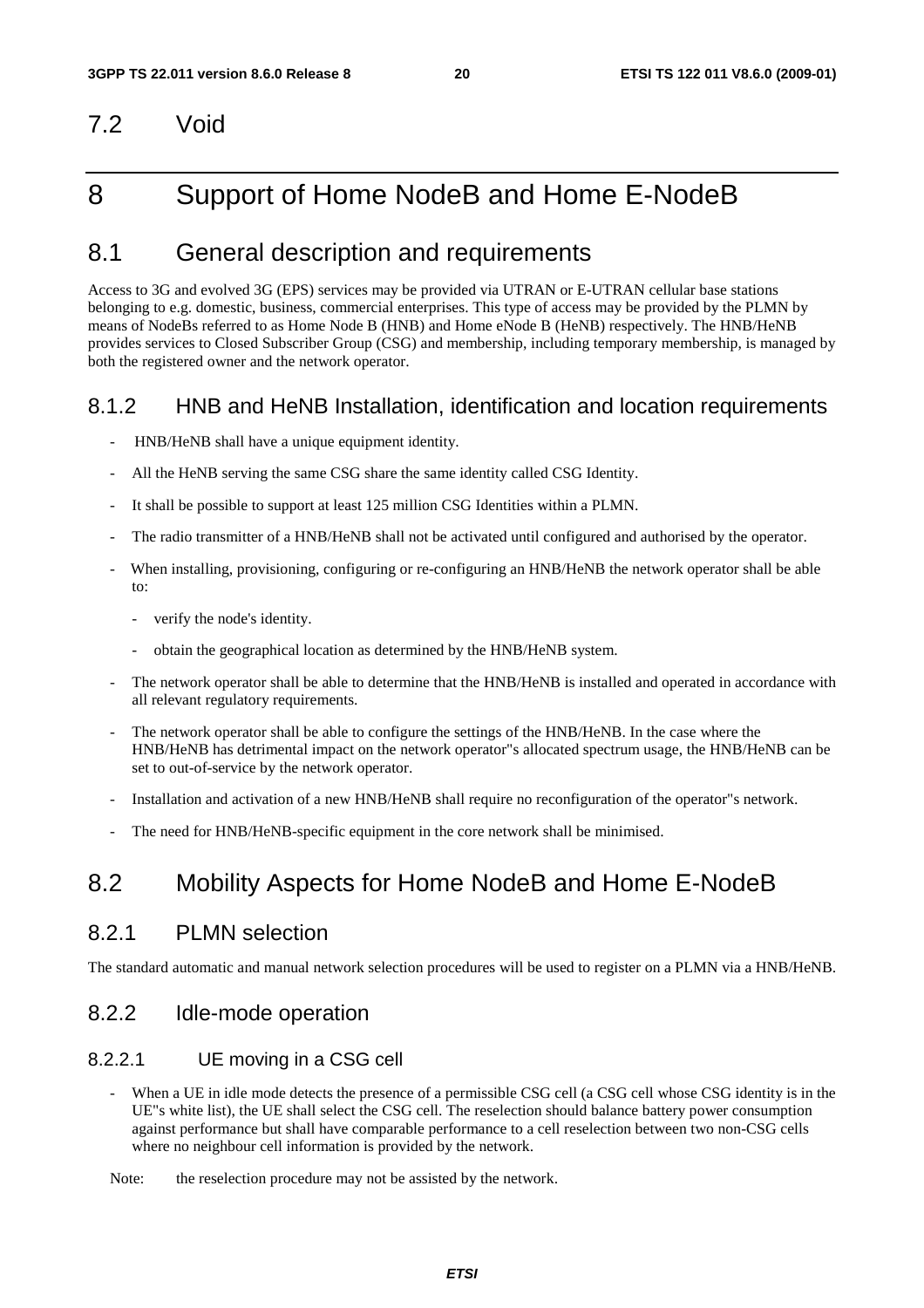#### **3GPP TS 22.011 version 8.6.0 Release 8 21 ETSI TS 122 011 V8.6.0 (2009-01)**

Note: it is desirable that the reselection procedure does not result in a perceivable stand by time reduction for the user.

### 8.2.2.2 UE moving out of a CSG cell

- A UE in idle mode in coverage of the CSG cell shall execute cell reselection process, according to which non-CSG cell will be selected when the cell reselection criteria indicates that it should be selected. The reselection shall have the same performance as a cell reselection between two non-CSG cells in case network assistance is available. In the case where network assistance is not available, the cell reselection performances shall be the same as the cell reselection to a CSG cell.
- 8.2.3 Connected mode operation- It shall be possible to support service continuity when UE moves from a CSG cell to a non-CSG cell.

### 8.2.4 Manual CSG Identity selection

The user shall be able to request the UE to perform a scan for available CSG Identities. When such request is received the UE shall perform a scan of available CSG cells, their CSG identities and their HNB Names. In the UE display, the available CSG identities shall be represented by their associated HNB Names. If the HNB Name is not available, the CSG identity shall be displayed instead. An indication shall be given to the user as to which of the available CSG identities is contained in the CSG white list. The available CSG identities shall be displayed in the following order:

- The CSG identities that are contained in the white list.
- Any other CSG identity not included in the CSG white list.

When the user selects an entry in the list, the UE shall select any of the available CSG cells with the CSG identity chosen by the user.

### 8.3 Access Control

### 8.3.1 General requirements

- The owner of the HeNB or HNB shall be able, under the PLMN operator supervision, to add, remove and view the list of CSG members. The consent of the invited member or guest shall be obtained before being added to the subscriber group.
- CSG members may include subscriber of any PLMN subject to roaming agreement.
- The UE shall maintain a list of allowed CSG identities (white list). It shall be possible to store the list of allowed CSG identities in the USIM. When available, the list on the USIM shall take precedence over the list stored in the ME non-volatile memory. All CSG cells belonging to a CSG identity not included in the list of allowed CSG identities shall be considered not suitable by the UE as specified in TS 25.304 [11] and TS 36.304 [12].
- Each CSG identity shall be associated to a subscriber group which identifies the subscribers allowed to access the CSG. When the subscriber group is updated, this information shall be transferred by the network and to the affected UEs belonging to the subscriber group.
- It shall be possible to limit the period of time during which the UE is allowed to camp on a CSG cell (granted access rights).It shall be possible to configure a time period for each temporary member.
- The time period shall be configurable by the Home eNodeB owner and/or the network operator operating the CSG cell and shall span from 1 decihour to several days. If no value is given unlimited access to the CSG cell is allowed.
- When the time period expires
	- The CSG shall no longer be considered to be available to provide services, except for emergency calls.
	- All affected UEs in connected mode are released.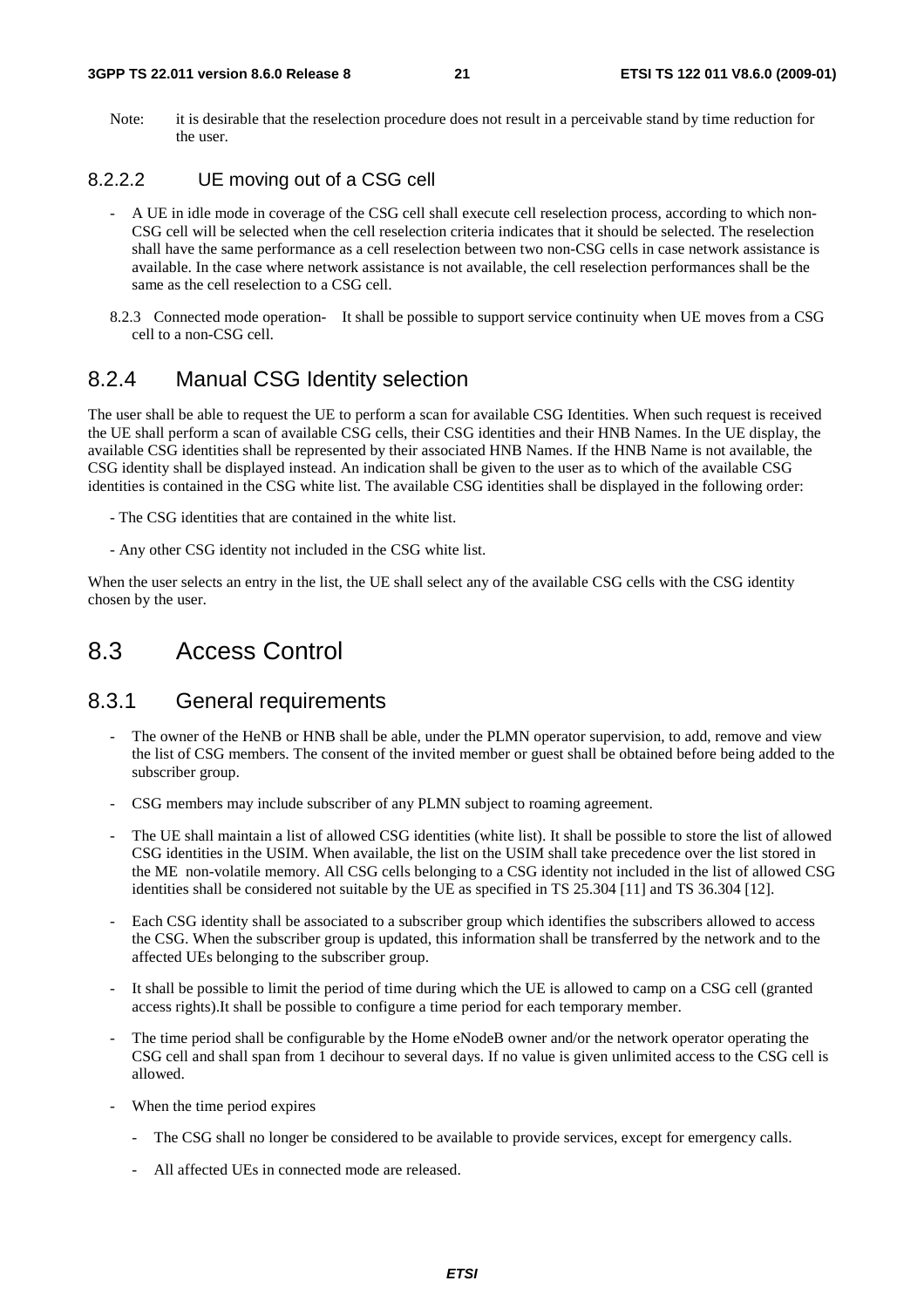When the subscriber group is updated, the affected UE and the registered CSG owner shall be informed accordingly.

### 8.3.2 <Void>

### 8.3.3 Home NodeB requirements

- Mechanisms shall be specified for a HNB to control access (i.e. accept and reject connection requests) of pre-Release 8 UEs.

Note: Such mechanisms may be different for those used to access control a Release 8 UE.

- The operation of a HNB shall not adversely impact the performances of a pre-Release 8 UEs operating in the area where the HNB is active and vice versa.
- The total bandwidth from the HNB towards the network for 4 simultaneous TS11 or TS12, including signalling and overhead, shall not exceed 200 kbps.

### 8.4 Display requirements

#### 8.4.1 CSG Display

The CSG Display is necessary so that the user knows for example when he is in "Home" or in "Campus" coverage. This would provide the user with a reliable indication on the billing mode (e.g. "Home" or "Campus"). The HNB Name cannot be used for this purpose as the operator is not supposed to ensure its uniqueness or a consistent naming scheme.

It shall be possible to provide the CSG Display when the UE is camping on a cell that provides a CSG identity that is part of the UE whitelist.

The UE shall display the CSG Display when available.

It shall be possible for the Operator to configure the CSG Display provided to the user.

The CSG Display shall be in a human readable form. It shall be possible to store the CSG Display in the USIM in text and/or graphic format.

The CSG Display may be stored optionally in the ME. If the CSG Display is present in the USIM, the CSG Display in the ME shall be ignored.

It shall be possible to associate each CSG Display to each of the CSG identities contained in the CSG white list.

#### 8.4.2 HNB Name

It shall be possible for the a CSG cell to broadcast a HNB Name in free text format. The UE may display the HNB Name when camping on the cell where it is broadcast. The HNB Name shall be configurable by the operator or the owner of the HNB/HeN at the discretion of the operator B.

The HNB Name length shall not exceed 48x8 bits.

NOTE: In order to allow the maximum flexibility in the way the HNB Name is configured in any language, UTF-8 coding should be used; this allow a maximum length of 48 characters coded on one byte, 24 characters on two bytes, 16 characters on 3 bytes down to a minimum of 12 characters if all characters are encoded on 4 bytes.

The HNB Name may be stored in the USIM. If the HNB Name stored on the USIM is available, it shall take precedence over the broadcasted HNB Name.

The HNB Name may be stored optionally in the ME. If the HNB Name is present in the USIM, the HNB Name in the ME shall be ignored.

NOTE: The HNB Name is necessary in order to aid the user in choosing the correct CSG identity when performing a manual CSG identity selection.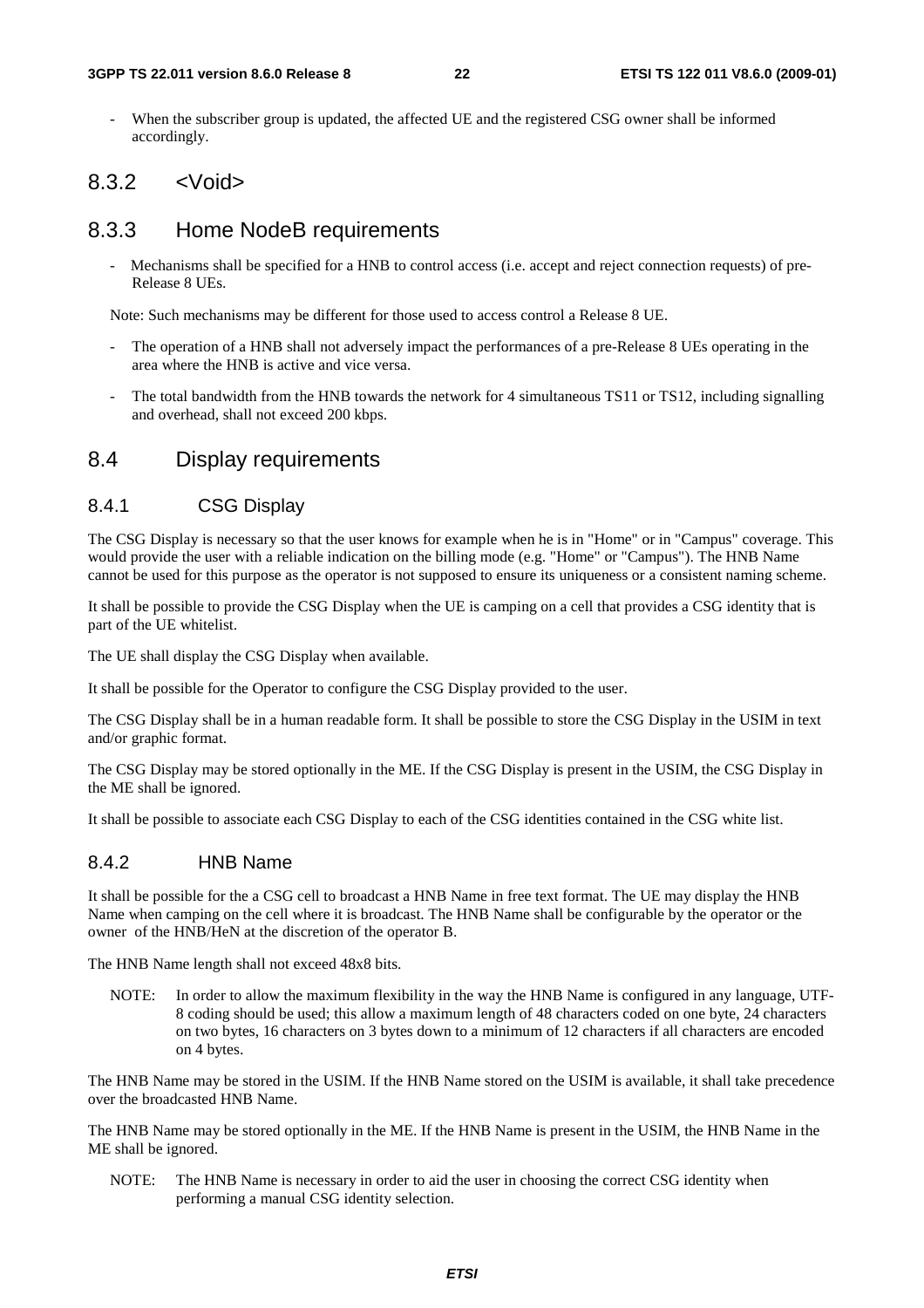# 8.5 Services support

### 8.5.0 General

There shall be no difference in the user experience when using the PLMN provided services via HNB/HeNB or via NB/eNB.

NOTE: This is subject to resources available between the HNB/HeNB and the operator"s network.

### 8.5.1 Emergency services

HNB/HeNB shall support emergency calls for both CSG and non CSG members.

It shall be possible for the network operator to provide location information of the UE attempting an emergency call over a HNB/HeNB. The location information shall be sufficiently accurate to comply with the regulatory requirements that apply to the area where the HNB/HeNB is deployed.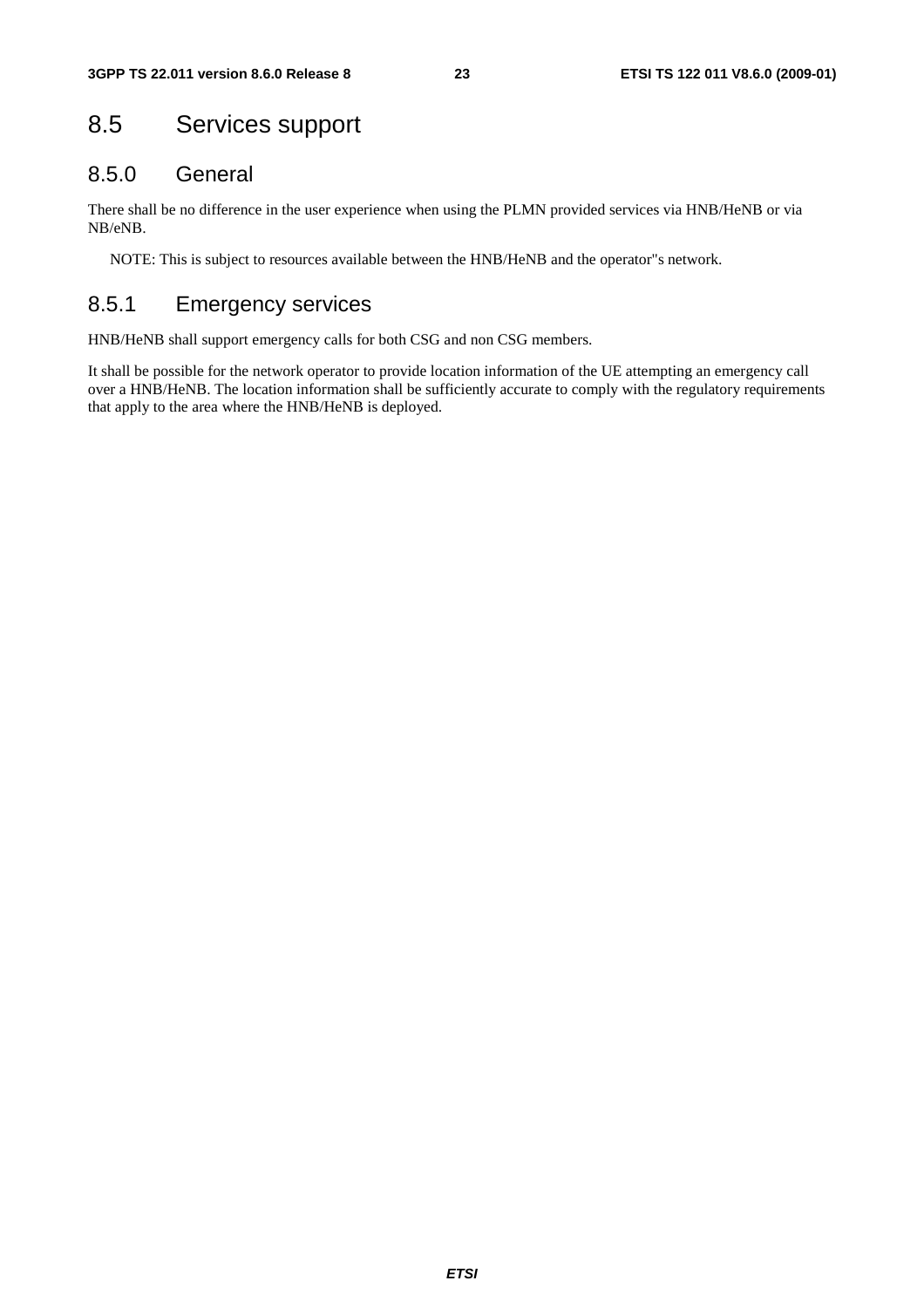# Annex A (informative): Change history

|                | <b>Change history</b> |                     |             |           |                |                |   |                                                                                                                                                                |       |            |                                          |
|----------------|-----------------------|---------------------|-------------|-----------|----------------|----------------|---|----------------------------------------------------------------------------------------------------------------------------------------------------------------|-------|------------|------------------------------------------|
| <b>TSG SA#</b> | <b>SA Doc.</b>        | <b>SA1 Doc</b>      | <b>Spec</b> | <b>CR</b> | Rev Rel        |                |   | Cat Subject/Comment                                                                                                                                            | Old   | <b>New</b> | <b>Work Item</b>                         |
| Jun 1999       |                       |                     | 02.04       |           |                |                |   | Transferred to 3GPP SA1                                                                                                                                        | 7.0.0 | 3.0.0      |                                          |
| SA#04          |                       |                     | 02.04       |           |                |                |   |                                                                                                                                                                | 3.0.0 |            |                                          |
| $SP-05$        | SP-99479              | S1-99610            | 22.011      | 0001      |                | R99            | D | Editorial changes for alignment                                                                                                                                | 3.0.0 | 3.0.1      |                                          |
| $SP-06$        | SP-99524              | S1-991032           | 22.011      | 0002      |                | <b>R99</b>     | B | <b>COMPACT Cell Selection Part 2</b>                                                                                                                           | 3.0.1 | 3.1.0      |                                          |
| SP-06          | SP-99606              |                     | 22.011      | 0003      | $\mathbf{1}$   | <b>R99</b>     | B | <b>Network Selection</b>                                                                                                                                       | 3.0.1 | 3.1.0      |                                          |
| $SP-06$        | SP-99607              |                     | 22.011      | 0004      | $\overline{1}$ | R99            | B | Control of user preference field                                                                                                                               | 3.0.1 | 3.1.0      |                                          |
| $SP-07$        |                       | SP-000055 S1-000138 | 22.011      | 0012      |                | R99            | F | Corrections to 22.011                                                                                                                                          | 3.1.0 | 3.2.0      |                                          |
| SP-07          |                       | SP-000055 S1-000139 | 22.011      | 0013      |                | <b>R99</b>     | С | Removal of "Home Environment<br><b>Specific Network Selection</b><br>Procedure"                                                                                | 3.1.0 | 3.2.0      |                                          |
| $SP-07$        | SP-000071 S1-000161   |                     | 22.011      | 0014      |                | <b>R00</b>     | B | <b>Network Selection</b>                                                                                                                                       | 3.1.0 | 4.0.0      |                                          |
| SP-08          | SP-000211 S1-000335   |                     | 22.011      | 0016      |                | <b>R00</b>     | B | Reselection attempts of GPRS<br>terminals                                                                                                                      | 4.0.0 | 4.1.0      |                                          |
| SP-09          |                       | SP-000372 S1-000549 | 22.011      | 0018      |                | R <sub>4</sub> | F | Alignment with 23.122 on<br>selection procedure                                                                                                                | 4.1.0 | 4.2.0      |                                          |
| $SP-11$        |                       | SP-010036 S1-010245 | 22.011      | 0021      |                | Rel-4          | A | CR to 02.11 on Roaming<br>restrictions for GPRS (Release4)                                                                                                     | 4.2.0 | 4.3.0      | <b>GPRS</b>                              |
| $SP-11$        | SP-010151             |                     | 22.011      | 0023      |                | Rel-4          | A | Equivalent handling of PLMNs<br>with different PLMN codes                                                                                                      | 4.2.0 | 4.3.0      | GSM/<br><b>UMTS</b><br>inter-<br>working |
| $SP-12$        |                       | SP-010244 S1-010495 | 22.011      | 0025      |                | Rel-4          | Α | Partial PLMN access restriction                                                                                                                                | 4.3.0 | 4.4.0      |                                          |
| $SP-12$        |                       | SP-010244 S1-010514 | 22.011      | 0027      |                | Rel-4          | A | <b>Periodic Network Selection</b><br>Attempt improvement                                                                                                       | 4.3.0 | 4.4.0      |                                          |
| $SP-12$        |                       | SP-010244 S1-010517 | 22.011      | 0029      |                | Rel-4          | A | Default value for background<br>scanning timer                                                                                                                 | 4.3.0 | 4.4.0      |                                          |
| $SP-14$        | SP-010685 S1-011341   |                     | 22.011      | 0031      |                | Rel-4          | A | CR to 22.011 R4 'Interaction<br>between equivalent PLMN list<br>and periodic network selection<br>attempts'                                                    | 4.4.0 | 4.5.0      |                                          |
| $SP-14$        |                       | SP-010684 S1-011334 | 22.011      | 0035      |                | Rel-4          | A | CR to 22.011 R4 'Editorial<br>improvements'                                                                                                                    | 4.4.0 | 4.5.0      |                                          |
| $SP-14$        |                       | SP-010688 S1-011336 | 22.011      | 0037      |                | Rel-4          | Α | CR to 22.011 R4 'Clarification on 4.4.0<br>the UE behaviour when<br>receiving a registration rejection'                                                        |       | 4.5.0      |                                          |
| $SP-14$        |                       | SP-010687 S1-011338 | 22.011      | 0039      |                | Rel-4          | Α | CR to 22.011 R4 'Simplification<br>of the procedure for user PLMN<br>reselection'                                                                              | 4.4.0 | 4.5.0      |                                          |
| $SP-14$        | SP-010686 S1-011339   |                     | 22.011      | 0041      |                | Rel-4          | A | CR to 22.011 R4 'Interaction<br>between 'equivalent PLMN' list<br>and 'Forbidden PLMN' list'                                                                   | 4.4.0 | 4.5.0      |                                          |
| $SP-14$        | SP-010757             | ---                 | 22.011      | 0042      | $\overline{2}$ | Rel-4          | Α | Interaction between ePLMN and<br>manual mode                                                                                                                   | 4.4.0 | 4.5.0      |                                          |
| $SP-15$        | SP-010158             | ---                 | 22.011      | 0045      | $\mathbf{1}$   | $Rel-4$        | Α | CR to 22.011 Rel-4: clarification<br>of the term 'country'<br>Note: special dispensation was<br>given by SA #15 to allow some<br>leeway on the position of the | 4.5.0 | 4.6.0      |                                          |
| SP-16          |                       | SP-020238 S1-021058 | 22.011      | 0046      |                | Rel-4          | F | note.<br>Editorial corrections on 22.011                                                                                                                       | 4.6.0 | 4.7.0      | <b>CORREC</b>                            |
| $SP-16$        |                       | SP-020267 S1-021043 | 22.011      |           |                | Rel-5          |   | Updated from Rel-4 to Rel5                                                                                                                                     | 4.7.0 | 5.0.0      |                                          |
| $SP-17$        |                       | SP-020547 S1-021826 | 22.011      | 0049      |                | Rel-5          | Α | CR to 22.011 Rel 5 - correction<br>to periodic PLMN scan                                                                                                       | 5.0.0 | 5.1.0      | TEI4                                     |
| $SP-19$        |                       | SP-030035 S1-030236 | 22.011      | 0050      |                | Rel-6          | B | Netshare CR to TS 22.011                                                                                                                                       | 5.1.0 | 6.0.0      | NTShar-<br>CR                            |
| SP-20          |                       | SP-030249 S1-030504 | 22.011      | 0051      |                | Rel-6          | B | <b>Network Selection requirements</b><br>for WLAN Interworking                                                                                                 | 6.0.0 | 6.1.0      | <b>WLAN-CR</b>                           |
| $SP-20$        |                       | SP-030248 S1-030532 | 22.011      | 0052      |                | Rel-6          | B | Network selection in shared                                                                                                                                    | 6.0.0 | 6.1.0      | NTshar-                                  |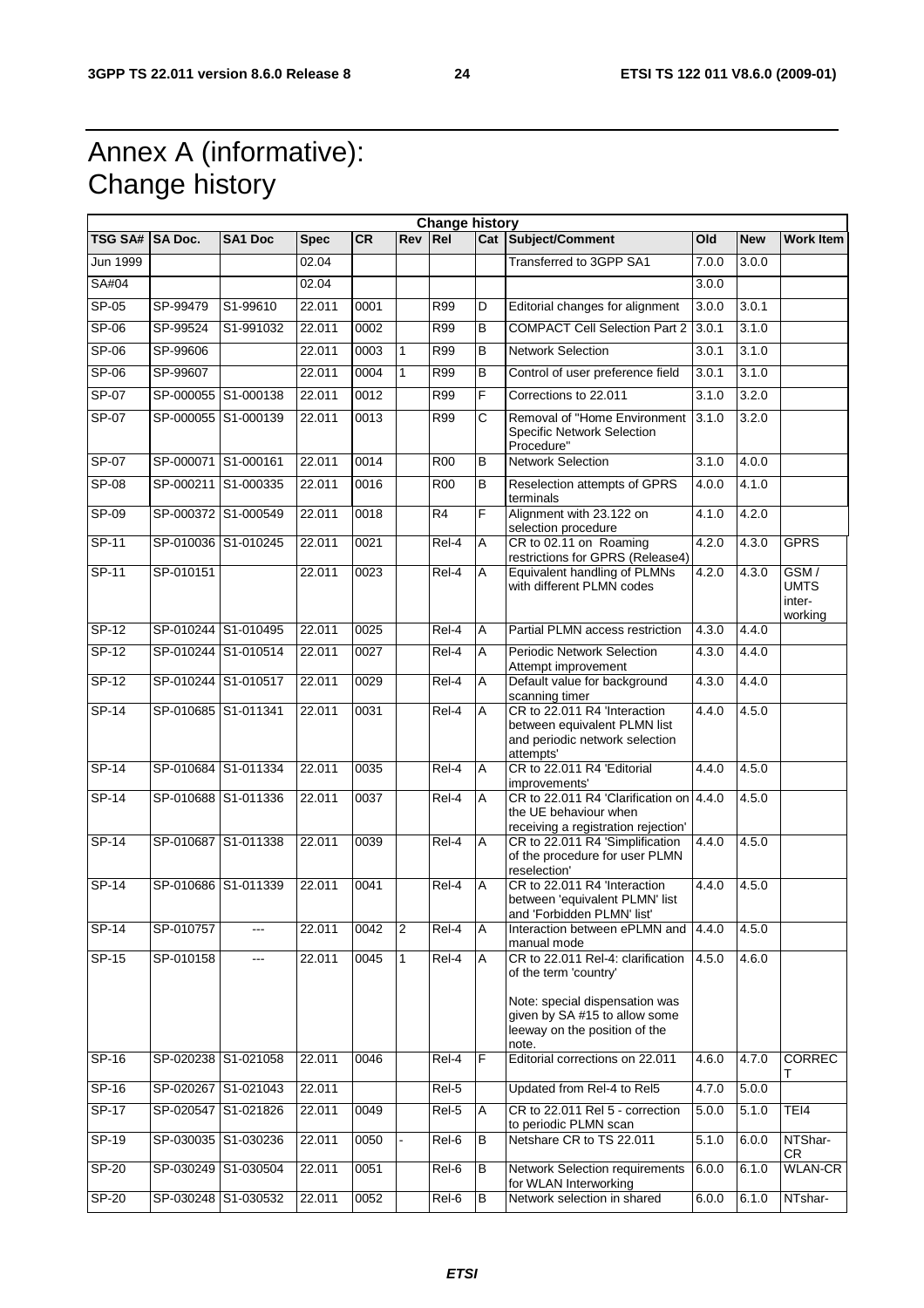| <b>Change history</b> |                     |                            |             |       |                |            |                |                                                                                                                    |       |            |                        |
|-----------------------|---------------------|----------------------------|-------------|-------|----------------|------------|----------------|--------------------------------------------------------------------------------------------------------------------|-------|------------|------------------------|
| <b>TSG SA#</b>        | <b>SA Doc.</b>      | SA1 Doc                    | <b>Spec</b> | CR    | <b>Rev</b>     | <b>Rel</b> |                | <b>Cat Subject/Comment</b>                                                                                         | Old   | <b>New</b> | <b>Work Item</b>       |
|                       |                     |                            |             |       |                |            |                | networks                                                                                                           |       |            | $\overline{\text{CR}}$ |
| $SP-22$               | SP-030774           |                            | 22.011      | 0053  | $\mathbf{1}$   | Rel-6      | B              | Administrative restriction of<br>subscribers" access                                                               | 6.1.0 | 6.2.0      | TEI                    |
| $SP-23$               |                     | SP-040088 S1-040200        | 22.011      | 0054  |                | Rel-6      | C              | Periodic network selection<br>attempts enhancement                                                                 | 6.2.0 | 6.3.0      | TEI                    |
| SP-23                 |                     | SP-040089 S1-040257        | 22.011      | 0056  | L.             | Rel-6      | F              | Priority usage of UICC                                                                                             | 6.2.0 | 6.3.0      | <b>WLAN</b>            |
| $SP-23$               |                     | SP-040101 S1-040260        | 22.011      | 0057  |                | Rel-6      | D              | parameters for I-WLAN<br>Extraction of redundant WLAN<br>network selection information [-<br>now in WLAN TS22.234] | 6.2.0 | 6.3.0      | <b>WLAN</b>            |
| SP-24                 |                     | SP-040287 S1-040438        | 22.011      | 0058  |                | Rel-6      | F              | Behaviour of Single Mode<br>mobiles with regards to the use<br>of access technology in the<br>PLMN selector lists  | 6.3.0 | 6.4.0      | TEI6                   |
| SP-24                 |                     | SP-040287 S1-040442        | 22.011      | 0060  |                | Rel-6      | F              | Use of access technology in<br><b>Periodic Network Selection</b><br>attempts                                       | 6.3.0 | 6.4.0      | TEI6                   |
| $SP-24$               |                     | SP-040287 S1-040443        | 22.011      | 0061  |                | Rel-6      | F              | Clarification on the use of the<br>RAT during network selection                                                    | 6.3.0 | 6.4.0      | TEI6                   |
| $SP-24$               |                     | SP-040295 S1-040526        | 22.011      | 0064  |                | Rel-6      | F              | Priority usage of UICC<br>parameters for I-WLAN                                                                    | 6.3.0 | 6.4.0      | <b>WLAN-CR</b>         |
| $SP-24$               | SP-040299           | S1-040445                  | 22.011      | 0062  |                | Rel-7      | F              | Multimode terminals with 3GPP<br>capability                                                                        | 6.3.0 | 7.0.0      | TEI7                   |
| <b>SP-24</b>          |                     | SP-040298 S1-040448        | 22.011      | 0063  |                | Rel-7      | B              | Support of multiple HPLMN<br>codes                                                                                 | 6.3.0 | 7.0.0      | TEI7                   |
| SP-27                 |                     | SP-050063 S1-050233        | 22.011      | 0066  |                | Rel-7      | $\overline{B}$ | Addition of "Network Control of<br>UE Capabilities"                                                                | 7.0.0 | 7.1.0      | Network<br>Protection  |
| $SP-27$               |                     | SP-050063 S1-050245        | 22.011      | 0067  |                | Rel-7      | B              | Reinstate CR016 for GPRS<br><b>Terminal PLMN Reselection</b>                                                       | 7.0.0 | 7.1.0      | $TEI-4$                |
| $SP-29$               |                     | SP-050521 S1-050903        | 22.011      | 0068  |                | Rel-7      | С              | Enhancement of the EHPLMN<br>feature to allow load balancing                                                       | 7.1.0 | 7.2.0      | TEI7                   |
| $SP-31$               | SP-060221           |                            | 22.011      | 0069  | $\overline{2}$ | Rel-7      | С              | The Last RPLMN                                                                                                     | 7.2.0 | 7.3.0      | NSP-CR                 |
| SP-31                 |                     | SP-060033 S1-060330        | 22.011      | 0070  |                | Rel-7      | B              | Confirmed Roaming                                                                                                  | 7.2.0 | 7.3.0      | NSP-CR                 |
| $SP-31$               | SP-060033 S1-060331 |                            | 22.011      | 0071  |                | Rel-7      | F              | Capability of UE to read USIM<br>information for Network<br>Selection                                              | 7.2.0 | 7.3.0      | NSP-CR                 |
| $SP-31$               |                     | SP-060033 S1-060332        | 22.011      | 0072  |                | Rel-7      | $\overline{C}$ | Displaying all available<br><b>EHPLMNs in Manual Mode</b>                                                          | 7.2.0 | 7.3.0      | NSP-CR                 |
| SP-31                 |                     | SP-060033 S1-060333        | 22.011      | 0073  |                | Rel-7      | $\overline{B}$ | Requirement for presentation of<br>additional information in manual<br>mode                                        | 7.2.0 | 7.3.0      | NSP-CR                 |
| SP-31                 |                     | SP-060033 S1-060335        | 22.011      | 0074  |                | Rel-7      | $\overline{B}$ | Network selection mode at<br>switch-on                                                                             | 7.2.0 | 7.3.0      | NSP-CR                 |
| SP-31                 |                     | SP-060033 S1-060352 22.011 |             | 10075 |                | Rel-7      | B              | Steering of Roaming                                                                                                |       |            | 7.2.0 7.3.0 NSP-CR     |
| $SP-32$               |                     | SP-060311 S1-060630        | 22.011      | 0076  |                | Rel-7      | C              | Clarification on confirmed<br>roaming applicability                                                                | 7.3.0 | 7.4.0      | NSP-CR                 |
| $SP-32$               |                     | SP-060311 S1-060632        | 22.011      | 0077  |                | Rel-7      | C              | Incomplete PLMN list for manual 7.3.0<br>mode information                                                          |       | 7.4.0      | NSP-CR                 |
| $SP-32$               | SP-060426           |                            | 22.011      | 0078  | $\mathbf{1}$   | Rel-7      | C              | Exception in Manual network<br>selection mode when HPLMN is<br>available at power-on                               | 7.3.0 | 7.4.0      | NSP-CR                 |
| SP-32                 |                     | SP-060451 S1-060649        | 22.011      | 0079  | $\overline{3}$ | Rel-7      | C              | Interaction of steering of<br>roaming with User controlled<br>and forbidden PLMN list                              | 7.3.0 | 7.4.0      | NSP-CR                 |
| $SP-34$               |                     | SP-060762 S1-061314        | 22.011      | 0080  |                | Rel-7      | $\overline{F}$ | Additional Information in Manual<br>Mode                                                                           | 7.4.0 | 7.5.0      | NSP-CR                 |
| $SP-35$               |                     | SP-070119 S1-070182        | 22.011      | 0081  | $\mathbf{1}$   | Rel-7      | $\overline{F}$ | Removal of "Confirmed<br>Roaming" enhancement (section<br>3.2.2.7                                                  | 7.5.0 | 7.6.0      | NSP-CR                 |
| $SP-35$               |                     | SP-070119 S1-070294        | 22.011      | 0083  | $\overline{2}$ | Rel-7      | $\overline{C}$ | Single EHPLMN Display Name<br>in Manual Mode (CR to 22.011)                                                        | 7.5.0 | 7.6.0      | NSP-CR                 |
| SP-35                 |                     | SP-070129 S1-070285        | 22.011      | 0082  | $\overline{2}$ | Rel-8      | C              | Administrative restriction of<br>subscribers" access                                                               | 7.6.0 | 8.0.0      | SAE-R                  |
| SP-36                 | SP-070474           |                            | 22.011      | 0085  |                | Rel-8      | Α              | Clarification on User Controlled<br>PLMNs in SoR                                                                   | 8.0.0 | 8.1.0      | NSP-CR                 |
| $SP-38$               |                     | SP-070855 S1-071842        | 22.011      | 0091  |                | Rel-8      | С              | <b>EPS Alignment - References</b><br>and Definitions                                                               | 8.1.0 | 8.2.0      | AIPN-<br>SAE-R         |
| SP-38                 |                     | SP-070855 S1-071910        | 22.011      | 0092  | $\mathbf{1}$   | Rel-8      | С              | EPS Alignment - 3.2.2<br>Procedures                                                                                | 8.1.0 | 8.2.0      | AIPN-SAE               |
| $SP-38$               | SP-070855 S1-071911 |                            | 22.011      | 0093  | $\mathbf{1}$   | Rel-8      | С              | EPS Alignment - 7<br>Administrative restriction of                                                                 | 8.1.0 | 8.2.0      | AIPN-SAE               |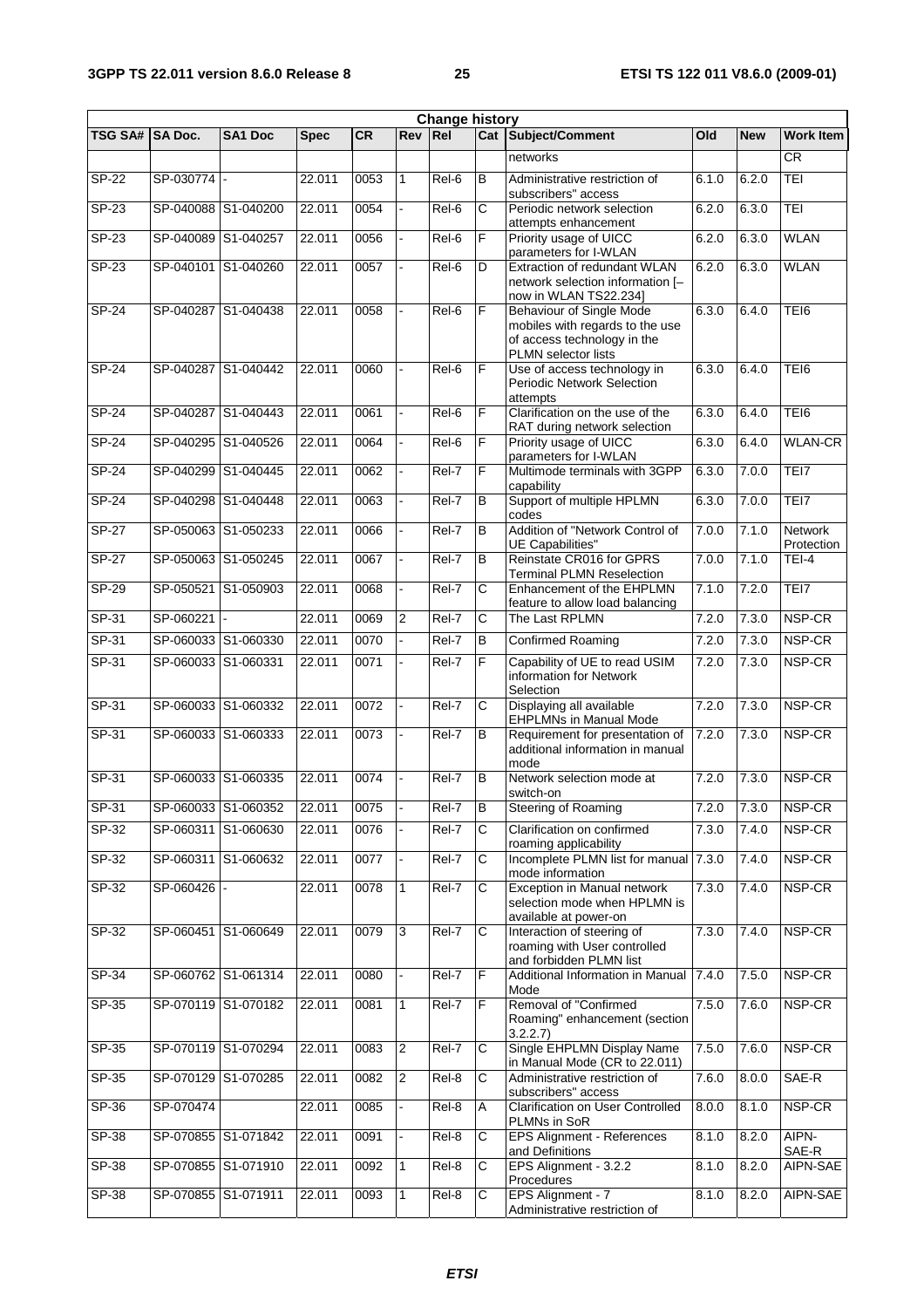|                | <b>Change history</b> |                          |             |           |                         |         |                |                                                                                   |       |            |                  |
|----------------|-----------------------|--------------------------|-------------|-----------|-------------------------|---------|----------------|-----------------------------------------------------------------------------------|-------|------------|------------------|
| <b>TSG SA#</b> | <b>SA Doc.</b>        | SA1 Doc                  | <b>Spec</b> | <b>CR</b> | <b>Rev</b>              | Rel     |                | Cat Subject/Comment                                                               | Old   | <b>New</b> | <b>Work Item</b> |
|                |                       |                          |             |           |                         |         |                | subscribersÆ access                                                               |       |            |                  |
| $SP-38$        |                       | SP-070855 S1-071925      | 22.011      | 0099      | $\mathbf{1}$            | Rel-8   | B              | Additional requirement for<br>location registration                               | 8.1.0 | 8.2.0      | AIPN-SAE         |
| $SP-38$        |                       | SP-070859 S1-071943      | 22.011      | 0098      | 2                       | $ReI-8$ | F              | Correction to EHPLMN<br>terminology and editorials                                | 8.1.0 | 8.2.0      | TE <sub>18</sub> |
| SP-38          | SP-070913             |                          | 22.011      | 0090      | 2                       | Rel-8   | A              | EHPLMN case added to the<br>optimisation for automatic<br>network selection       | 8.1.0 | 8.2.0      | NSP-CR           |
| $SP-38$        | SP-070934 -           |                          | 22.011      | 0095      | $\overline{\mathbf{c}}$ | Rel-8   | F              | <b>DSAC</b> requirement in UMTS                                                   | 8.1.0 | 8.2.0      | TEI8             |
| $SP-38$        | SP-070942             |                          | 22.011      | 0094      | 4                       | Rel-8   | B              | <b>PPAC</b> requirement                                                           | 8.1.0 | 8.2.0      | <b>PPACR</b>     |
| $SP-39$        |                       | SP-080026 S1-080155      | 22.011      | 0101      | $\mathbf{1}$            | Rel-8   | A              | EHPLMN recovery lack of<br>coverage                                               | 8.2.0 | 8.3.0      | NSP-CR           |
| SP-39          |                       | SP-080034 S1-080351      | 22.011      | 0102      | $\overline{2}$          | Rel-8   | B              | HNB/HeNB - Closed Subscriber<br>Group (CSG) definitions for<br>UTRA and E-UTRA    | 8.2.0 | 8.3.0      | HomeNB           |
| SP-39          |                       | SP-080042 S1-080326      | 22.011      | 0107      | $\mathbf{1}$            | Rel-8   | С              | basic access control<br>enhancement for EPS                                       | 8.2.0 | 8.3.0      | AIPN-SAE         |
| $SP-39$        |                       | SP-080041 S1-080331      | 22.011      | 0108      | $\mathbf{1}$            | Rel-8   | С              | Barring of inbound roamers of<br>previous release networks from<br><b>E-UTRAN</b> | 8.2.0 | 8.3.0      | TE <sub>18</sub> |
| SP-39          | SP-080188             | $\overline{\phantom{a}}$ | 22.011      | 0109      | $\overline{4}$          | Rel-8   | B              | HNB/HeNB - Closed Subscriber<br>Group (CSG) requirements for<br>UTRA and E-UTRA   | 8.2.0 | 8.3.0      | <b>HomeNB</b>    |
| $SP-40$        |                       | SP-080301 S1-080655      | 22.011      | 0114      | $\mathbf{1}$            | Rel-8   | D              | Delete CSGs related access<br>restriction requirements                            | 8.3.0 | 8.4.0      | HomeNB           |
| <b>SP-40</b>   |                       | SP-080301 S1-080656      | 22.011      | 0115      | 2                       | $ReI-8$ | F              | Introduction of length for HNBID                                                  | 8.3.0 | 8.4.0      | HomeNB           |
| SP-40          |                       | SP-080301 S1-080767      | 22.011      | 0116      | 3                       | Rel-8   | F              | HNB/HeNB - Closed Subscriber<br>Group (CSG) requirements for<br>UTRA and E-UTRA   | 8.3.0 | 8.4.0      | HomeNB           |
| $SP-40$        | SP-080432             | ÷,                       | 22.011      | 0117      | 3                       | Rel-8   | F              | Relation between EPS Services<br>and GPRS Services                                | 8.3.0 | 8.4.0      | <b>SAE</b>       |
| $SP-40$        |                       | SP-080301 S1-080663      | 22.011      | 0118      |                         | Rel-8   | С              | Removal of GERAN - E-UTRAN<br>connected mode handover<br>requirement from HeNB    | 8.3.0 | 8.4.0      | <b>HomeNB</b>    |
| $SP-40$        | SP-080453 -           |                          | 22.011      | 0119      | 4                       | Rel-8   | C              | PPAC restriction to UTRAN                                                         | 8.3.0 | 8.4.0      | <b>PPACR</b>     |
|                |                       |                          |             |           |                         |         |                | Corrects typos in previous line of 8.4.0<br>history table.                        |       | 8.4.1      |                  |
| $SP-41$        |                       | SP-080493 S1-082333      | 22.011      | 0122      | $\overline{2}$          | Rel-8   | F              | Correction on definition of length 8.4.1<br>for HNBID                             |       | 8.5.0      | HomeNB           |
| $SP-41$        |                       | SP-080493 S1-082354      | 22.011      | 0120      | $\overline{2}$          | Rel-8   | F              | Essential correction to manual<br><b>CSG</b> selection                            | 8.4.1 | 8.5.0      | HomeNB           |
| $SP-41$        |                       | SP-080493 S1-082389      | 22.011      | 0123      | $\overline{2}$          | Rel-8   | F              | Additional HNB/HeNB operator<br>requirements                                      | 8.4.0 | 8.5.0      | HomeNB           |
| $SP-41$        |                       | SP-080493 S1-082393      | 22.011      | 0128      | $\overline{c}$          | Rel-8   | F              | Terminology alignment and<br>generalization of requirements                       | 8.4.1 | 8.5.0      | HomeNB           |
| $SP-42$        |                       | SP-080771 S1-083443      | 22.011      | 132       | $\overline{c}$          | Rel-8   | F              | Correction to the maximum limit<br>requirement of CSG members                     | 8.5.0 | 8.6.0      | HomeNB           |
| $SP-42$        |                       | SP-080771 S1-083250      | 22.011      | 0133      | $\mathbf{1}$            | Rel-8   | F              | HNB/HeNB and pre-release 8<br><b>USIM</b>                                         | 8.5.0 | 8.6.0      | HeNB             |
| $SP-42$        |                       | SP-080773 S1-083380      | 22.011      | 0134      | $\mathbf{1}$            | Rel-8   | F              | PPAC CR alignment with CT1                                                        | 8.5.0 | 8.6.0      | <b>PPAC</b>      |
| SP-42          |                       | SP-080771 S1-084409      | 22.011      | 0137      | $\overline{c}$          | Rel-8   | $\mathsf F$    | Correction of HNB/HeNB display<br>requirements and manual CSG<br>selection        | 8.5.0 | 8.6.0      | HomeNB           |
| SP-42          |                       | SP-080874 S1-084408      | 22.011      | 0139      | $\overline{2}$          | Rel-8   | С              | Home network independent<br>support of roamers in CSG                             | 8.5.0 | 8.6.0      | HomeNB           |
| $SP-42$        |                       | SP-080771 S1-084410      | 22.011      | 0140      | $\mathbf{1}$            | Rel-8   | $\overline{B}$ | <b>HNB</b> mobility                                                               | 8.5.0 | 8.6.0      | HomeNB           |